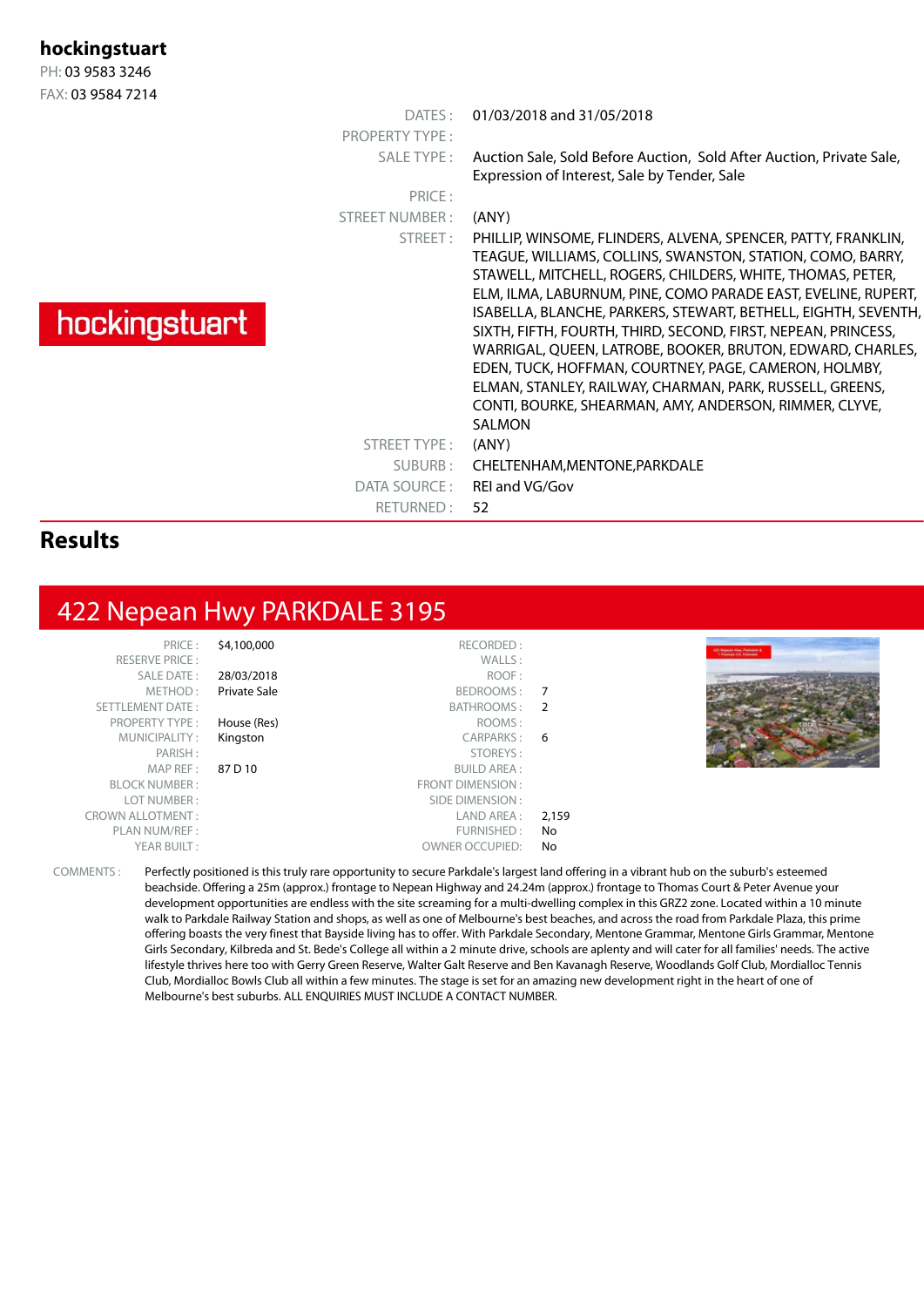#### 107 Collins St MENTONE 3194

RESERVE PRICE : PLAN NUM/REF :<br>YEAR BUILT :

- 
- PRICE : \$2,900,000 RECORDED :<br>PRICE : WALLS : SALE DATE : 20/03/2018 ROOF : METHOD: Sale BEDROOMS: 4 SETTLEMENT DATE: 03/04/2018 BATHROOMS: PROPERTY TYPE : **House (Res)** ROOMS : MUNICIPALITY: Kingston CARPARKS: PARISH : Moorabbin STOREYS : MAP REF : **87 A 5** BUILD AREA :<br>BLOCK NUMBER · **BLOCK NUMBER** · **FRONT DIMENSION** · BLOCK NUMBER : FRONT DIMENSION : **SIDE DIMENSION :** CROWN ALLOTMENT : LAND AREA : 976 OWNER OCCUPIED: No



COMMENTS :

#### 16 Second St PARKDALE 3195

| \$1.9 | PRICE:                  |
|-------|-------------------------|
|       | <b>RESERVE PRICE:</b>   |
| 28/   | SALE DATE:              |
| Auc   | METHOD :                |
|       | <b>SETTLEMENT DATE:</b> |
| Hοι   | PROPERTY TYPE:          |
|       |                         |

PO2,000 RECORDED : RESERVE PRICE : WALLS : SALE DATE : 28/04/2018 ROOF : **Solution Sale Example 3** BEDROOMS : 3 BATHROOMS : 3 PROPERTY TYPE : **House (Res)** ROOMS : MUNICIPALITY: Kingston CARPARKS: 2 PARISH : STOREYS : MAP REF : 87 B 7 BUILD AREA : BLOCK NUMBER : FRONT DIMENSION : LOT NUMBER : SIDE DIMENSION : CROWN ALLOTMENT :<br>PLAN NUM/REF : LAND AREA : LAND AREA : PLAN NUM/REF :  $\blacksquare$ YEAR BUILT :  $OWNER$  OWNER OCCUPIED: No



COMMENTS : Custom built for its current owners just four years ago and still under the Builders Warranty, this thoughtfully designed 3+bedroom home delivers first-class family living over one spacious and light-filled level. Perfect for families of all ages, it features three distinct zones - to the front is the ideal parents' retreat, which includes an opulent master with luxurious ensuite and large walk-in robe along with a powder room and fitted study or possible fourth bedroom. To the rear is a separate children's wing with peaceful lounge and two further ensuited bedrooms, whilst at the heart of the home is a wonderful entertaining hub where clerestory windows and Velux skylights bring in streams of natural sunlight. Here, a beautiful Quantum quartz kitchen with butler's pantry & premium appliances (including twin pyroluxe ovens) looks out across the sundrenched living and dining area to the multi-seasonal alfresco terrace with built-in sound. Among the home's many quality inclusions are automated windows and blinds, zoned heating/cooling, alarm, intercom, Methven tapware, landscaped gardens with irrigation and lighting plus double auto garage. This wonderful home also boasts a 6-Star energy rating - double glazing, tinted windows, low-energy lighting and solar panels have helped keep energy bills exceptionally low. Including many other luxuries only an inspection will uncover, this peerless property is within the prized Mentone Girls' Secondary zone and close to Mentone's leading private schools, shopping & dining destinations, trains, buses and beautiful Parkdale beach. For more information about this exceptional family home contact Mathew Cox at Buxton Mentone on 0413-102-224.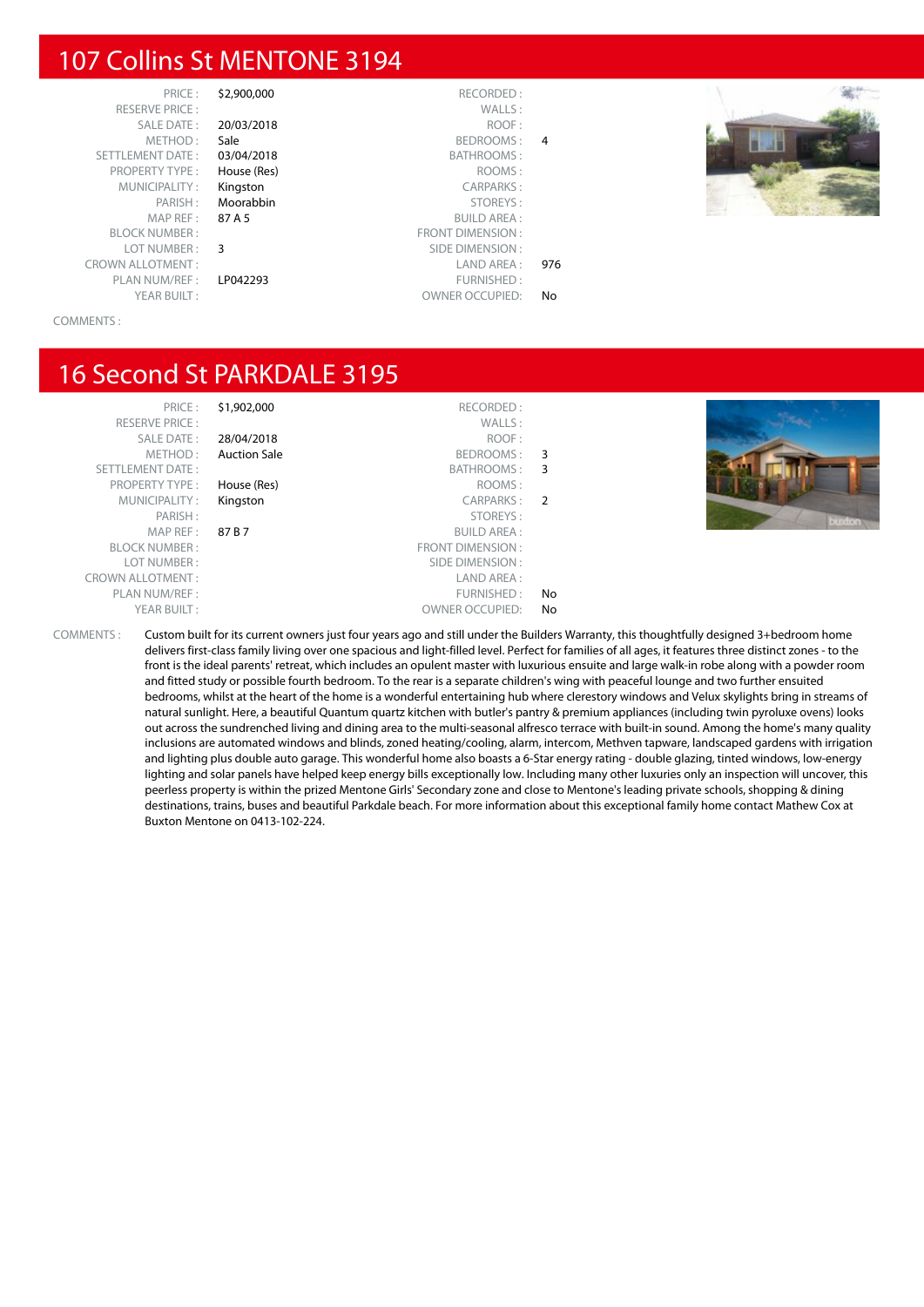#### 7 Flinders St MENTONE 3194

| PRICE:                  | \$1,880,000         | RECORDED:               |                |  |
|-------------------------|---------------------|-------------------------|----------------|--|
| <b>RESERVE PRICE:</b>   |                     | WALLS:                  |                |  |
| <b>SALE DATE:</b>       | 03/03/2018          | ROOF:                   |                |  |
| METHOD:                 | <b>Auction Sale</b> | BEDROOMS:               | 4              |  |
| SETTLEMENT DATE:        |                     | BATHROOMS:              | 2              |  |
| <b>PROPERTY TYPE:</b>   | House (Res)         | ROOMS:                  | $\overline{2}$ |  |
| MUNICIPALITY:           | Kingston            | CARPARKS:               | 3              |  |
| PARISH:                 |                     | STOREYS:                |                |  |
| MAP REF:                | 86 H 4              | <b>BUILD AREA:</b>      |                |  |
| <b>BLOCK NUMBER:</b>    |                     | <b>FRONT DIMENSION:</b> |                |  |
| LOT NUMBER:             |                     | SIDE DIMENSION:         |                |  |
| <b>CROWN ALLOTMENT:</b> |                     | LAND AREA:              |                |  |
| PLAN NUM/REF :          |                     | FURNISHED:              | No             |  |
| YEAR BUILT:             |                     | <b>OWNER OCCUPIED:</b>  | No             |  |



COMMENTS : Mid-Century Modern doesn't get more modern than this! Showcasing a state-of-the-art renovation by Master Builders' Association multi-award-winner, Becker Building, this cool coastal four bedroom and study, two bathroom home fits a Modernist-loving modern family with a well-zoned multi-living floorplan. Facing the sun with lounge and family living in a free-flowing northerly open-plan plus a sunken pool-view kids' zone (or quiet fourth bedroom), this well-zoned home places kids' quarters in a split-level wing, puts parents in a treetop master level complete with gas-fire and vast walk-in-robe, and hides a clever fitted-study behind bi-folds. This Modernist innovator even offers more living outdoors - with a fan-cooled Infratech-heated al fresco room beyond full-height hide-away double-glazed stacking-sliders. Showcasing designer-magazine style with a vast family kitchen with elite Ilve and Siemens appliances and luxe fully-tiled bathrooms (including an immense dual-vanity ensuite), this award-winning finish features stone benchtops, Oak floors, an eye-catching open-fireplace and a decadent freestanding bath. All the leading-edge extras are here (including ducted heating, reverse-cycle air-conditioning, fan-cooling, generous robes, auto-irrigation...even LED lighting and heated towel-rails), but it's the cutting-edge outdoors that give this home its serious wow-factor. There's an abundance of parking, a dual-heated fully-tiled circular plunge pool with its own outdoor shower, and an invisibly glass-edged Blackbutt decking in lush north-facing tropical rear landscape. Even the location is a winner - in the Beaumaris Secondary College Zone within a walk of all the Mentone schools, the bay, shops and station! For more information about this cool coastal mid-Century home contact Romana Altman or Richard Slade

#### 3 Fifth St PARKDALE 3195

PRICE: \$1,600,000 RESERVE PRICE  $\cdot$ SALE DATE: 28/04/2018 METHOD: Auction Sale SETTLEMENT DATE: PROPERTY TYPE : House (Res) MUNICIPALITY : Kingston PARISH: BLOCK NUMBER: LOT NUMBER : CROWN ALLOTMENT : PLAN NUM/RFF $\cdot$ YEAR BUILT:

|     | RECORDED:               | \$1,600,000         | PRICE:                    |
|-----|-------------------------|---------------------|---------------------------|
|     | WALLS:                  |                     | <b>VE PRICE:</b>          |
|     | ROOF:                   | 28/04/2018          | <b>NLE DATE :</b>         |
| 3   | BEDROOMS:               | <b>Auction Sale</b> | METHOD:                   |
| 2   | BATHROOMS:              |                     | NT DATE:                  |
|     | ROOMS:                  | House (Res)         | <b>RTY TYPE:</b>          |
| 2   | CARPARKS:               | Kingston            | CIPALITY:                 |
|     | STOREYS:                |                     | PARISH:                   |
|     | <b>BUILD AREA:</b>      | 87 B 8              | MAP REF:                  |
|     | <b>FRONT DIMENSION:</b> |                     | NUMBER:                   |
|     | SIDE DIMENSION:         |                     | NUMBER:                   |
|     | LAND AREA:              |                     | OTMENT:                   |
| No. | FURNISHED:              |                     | <b>NUM/REF :</b>          |
| Nο  | OWNER OCCUPIED:         |                     | $AR$ $R$ $I$ $II$ $T$ $:$ |



COMMENTS : Wide in front, sunny behind and totalling approx 837 sqm in-between, this one has what counts including an invaluable "number street" address! Stretched out on an impressive approx. 18.30 frontage on the north side of this in-demand street, this versatile property has rare potential with a classic beachside weatherboard home to renovate or enjoy and first-class land to build or develop (subject to Council Approval). Work with the retro detail and remarkable proportions of this up to four bedroom, 2.5 bathroom home and reap the rewards of a gracious lounge with tiled Art Deco mantle (currently doubling as a huge fourth bedroom), a super-spacious family-room stepping out to crazy-paving and a skylit kitchen wrapped by casual meals and garden-view dining. With quality bathrooms including a vast main and great extras including a reverse-cycle air-conditioner, ceiling fans, polished boards and a garage, this centrally heated home offers exciting potential to enjoy today, renovate tomorrow or rent until it's time to break ground on a brand new home or two. Just half a dozen blocks to Parkdale's station and latte strip, in-Zone for Parkdale Secondary College and a jog to the bay, this wide-fronted sun-bathed property offers a broad and brilliant opportunity. ALL ENQUIRIES MUST INCLUDE A CONTACT NUMBER.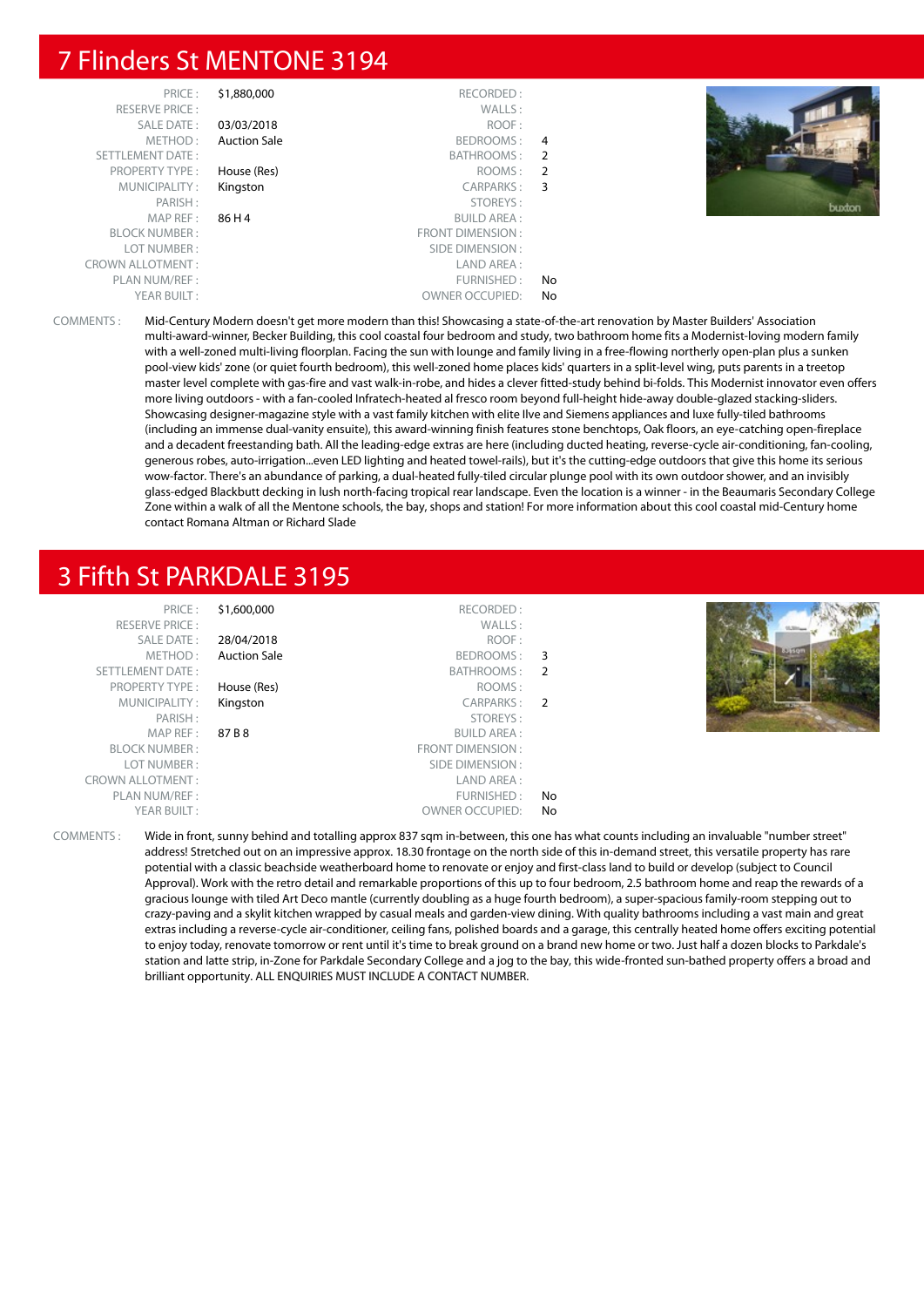#### 15 Phillip St MENTONE 3194

| PRICE:                  | \$1,565,000         | RECORDED:              |                |  |
|-------------------------|---------------------|------------------------|----------------|--|
| <b>RESERVE PRICE:</b>   |                     | WALLS:                 |                |  |
| SALE DATE:              | 19/05/2018          | ROOF:                  |                |  |
| METHOD:                 | <b>Auction Sale</b> | BEDROOMS:              | 4              |  |
| <b>SETTLEMENT DATE:</b> |                     | BATHROOMS:             | -2             |  |
| <b>PROPERTY TYPE:</b>   | House (Res)         | ROOMS:                 |                |  |
| MUNICIPALITY:           | Kingston            | CARPARKS:              | $\overline{2}$ |  |
| PARISH:                 |                     | STOREYS:               |                |  |
| MAP REF :               | 86 K 4              | <b>BUILD AREA:</b>     |                |  |
| <b>BLOCK NUMBER:</b>    |                     | FRONT DIMENSION:       |                |  |
| LOT NUMBER:             |                     | SIDE DIMENSION:        |                |  |
| <b>CROWN ALLOTMENT:</b> |                     | LAND AREA :            | 561            |  |
| PLAN NUM/REF:           |                     | FURNISHED:             | No             |  |
| YEAR BUILT:             |                     | <b>OWNER OCCUPIED:</b> | No             |  |



COMMENTS : SOLD BY BUXTON Meticulously maintained and tastefully finished, this pristine 3-bedroom plus study or fourth bedroom home dishes up flawless family living over one generous level. Past neatly manicured gardens and a smart contemporary faade, it opens to beautiful light-filled interior spaces. The peacefully positioned master is located at the front of the home - of exceptional proportions and boasting a large walk-in robe and hotel-inspired ensuite, this truly is a luxurious parents' sanctuary. From here, warm polished floors lead past a tranquil lounge and dedicated study to the rear entertainers' zone where a stunning stone kitchen with quality appliances overlooks a dining area and spacious family room. Effortlessly extending the living outdoors, this fabulous space opens to a shaded alfresco deck - perfect for relaxing with family and friends. A separate children's zone is an invaluable inclusion - it features two queen bedrooms (BIRs) plus stylish spa bathroom. Also boasting a large laundry with convenient rear access, ducted vacuum/heating, evaporative cooling, split systems, low maintenance garden, double auto garage behind remote controlled gates and a sizeable workshop/shed. Brilliantly located, the home is just moments to Mentone shops & station and boasts prized zoning for the new Beaumaris and Mentone Girls' Secondary Colleges. For more information about this spotless & brilliantly located family home contact Emily Whitehead at Buxton Mentone on 0420 997 276

#### 26a Fifth St PARKDALE 3195

| PRICE:                  | \$1,540,000         | RECORDED:              |                |        |
|-------------------------|---------------------|------------------------|----------------|--------|
| <b>RESERVE PRICE:</b>   |                     | WALLS:                 |                |        |
| SALE DATE:              | 02/03/2018          | ROOF:                  |                |        |
| METHOD:                 | Sold Before Auction | BEDROOMS:              | $\overline{4}$ |        |
| SETTLEMENT DATE:        |                     | BATHROOMS: 2           |                |        |
| <b>PROPERTY TYPE:</b>   | Townhouse (Res)     | ROOMS:                 |                |        |
| MUNICIPALITY:           | Kingston            | CARPARKS:              | - 1            |        |
| PARISH:                 |                     | STOREYS:               |                | buxton |
| MAP REF:                |                     | <b>BUILD AREA:</b>     |                |        |
| <b>BLOCK NUMBER:</b>    |                     | FRONT DIMENSION:       |                |        |
| LOT NUMBER:             |                     | SIDE DIMENSION :       |                |        |
| <b>CROWN ALLOTMENT:</b> |                     | LAND AREA:             |                |        |
| PLAN NUM/REF :          |                     | FURNISHED:             | No             |        |
| YEAR BUILT:             |                     | <b>OWNER OCCUPIED:</b> | No             |        |

COMMENTS : Lavishly-appointed and bathed in streams of natural sunlight, this brand new 4-bedroom townhouse delivers luxurious family living in spades. Just moments to the beating hearts of both Parkdale and Mentone, it is perfectly positioned for an enviable lifestyle where essential amenities are all readily on hand. Spanning two generous levels, the home has been finished to the highest of standards and showcases high ceilings and stunning solid Oak floors throughout. Downstairs is a beautifully-appointed designer stone kitchen with Smeg/Asko appliances and butler's pantry plus vast living and dining area (gas fireplace) which spills out to the multi-seasonal alfresco deck and manicured gardens. Also on the ground floor is a sundrenched study area, laundry with rear access, mud room with garage access plus powder room. All four bedrooms are located upstairs, including the fabulous master complete with luxe ensuite & extensive fitted storage. The remaining bedrooms share a stylish family bathroom - of generous proportions, the fourth bedroom is a versatile space which could double as a sitting room if desired. Split system heating/cooling and comprehensive storage can be found throughout, whilst the home is zoned for both Parkdale and Mentone Girls' Secondary Colleges and close to elite private schools, shops, transport and the beach.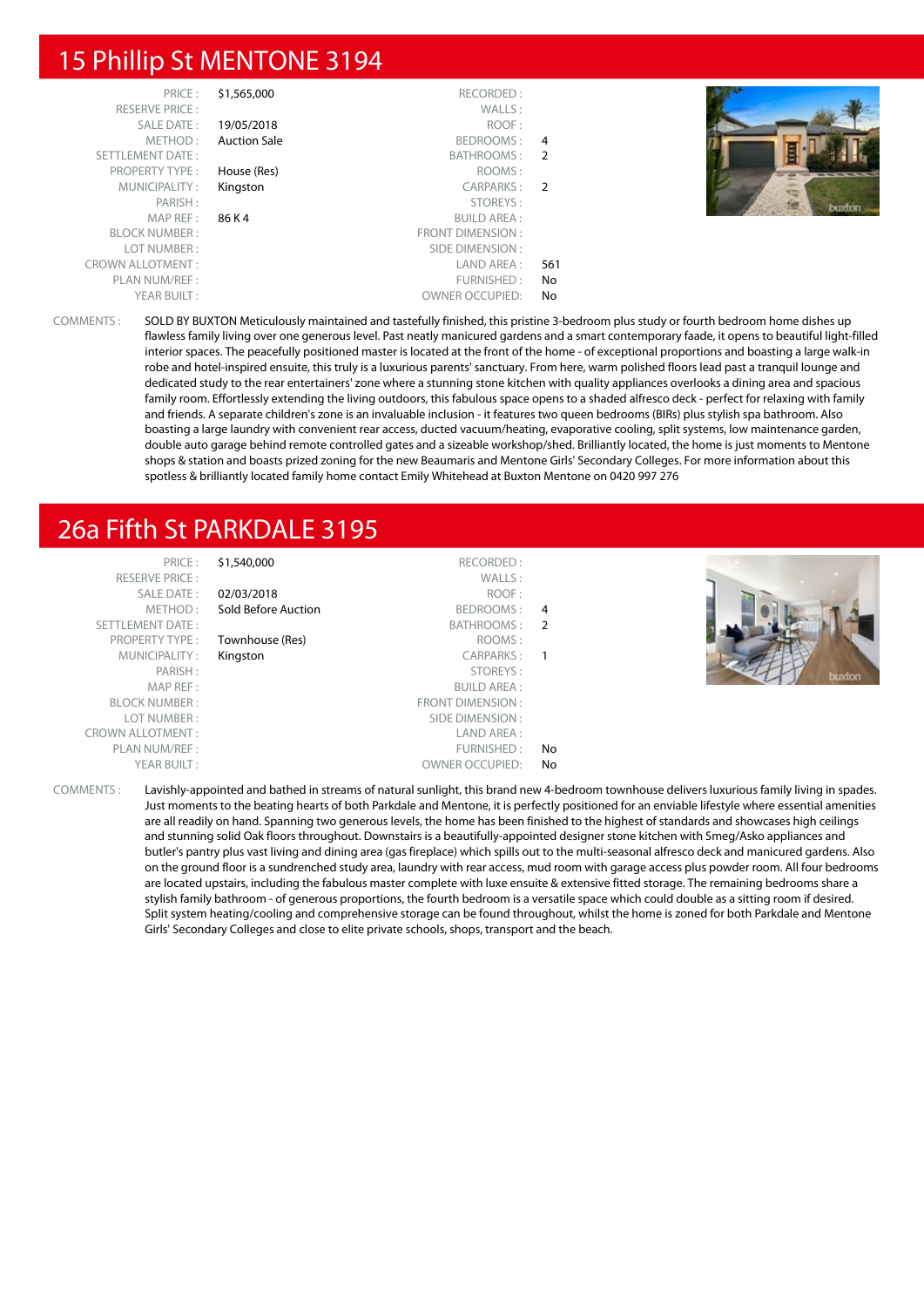#### 83 Collins St MENTONE 3194

| PRICE:                  | \$1,530,000         | RECORDED:              |     |  |
|-------------------------|---------------------|------------------------|-----|--|
| <b>RESERVE PRICE:</b>   |                     | WALLS:                 |     |  |
| SALE DATE:              | 17/03/2018          | ROOF:                  |     |  |
| METHOD:                 | <b>Auction Sale</b> | BEDROOMS:              | 4   |  |
| <b>SETTLEMENT DATE:</b> |                     | BATHROOMS:             | 3   |  |
| <b>PROPERTY TYPE:</b>   | House (Res)         | ROOMS:                 |     |  |
| MUNICIPALITY:           | Kingston            | CARPARKS:              | -1  |  |
| PARISH:                 |                     | STOREYS:               |     |  |
| MAP REF:                | 86 K 5              | <b>BUILD AREA:</b>     |     |  |
| <b>BLOCK NUMBER:</b>    |                     | FRONT DIMENSION:       |     |  |
| LOT NUMBER:             |                     | SIDE DIMENSION:        |     |  |
| <b>CROWN ALLOTMENT:</b> |                     | LAND AREA :            | 635 |  |
| PLAN NUM/REF:           |                     | FURNISHED:             | No  |  |
| YEAR BUILT:             |                     | <b>OWNER OCCUPIED:</b> | No  |  |



COMMENTS : Picture perfect with incredible street appeal, this original Californian Bungalow home with modern touches is one for the family with its generous amount of space and classic features. Set on 635sqm (approx) and surrounded by luscious landscaped gardens, this well designed home features 4 large bedrooms with ceiling fans & BIRs (master with WIR), 3 full bathrooms (downstairs with bath), a sunfilled kitchen, spacious front porch to take in the surrounds of this quiet street, large study and 3 entirely separate living zones ideal for the whole family to entertain including open plan lounge and formal dining with wood fireplace to cosy up on those cold nights, additional dining/living room with sliding doors opening out to the large N/Facing rear yard and a further living room upstairs perfect for a kids retreat or 5th bedroom if needed. Others features include stunning detailed ceilings, timber and slate floors downstairs, carpet upstairs, large under stair storage, split systems, ducted heating downstairs, SLUG and plenty of off street parking. Walking distance to one of Melbournes finest beaches along this beautiful coastline, shops/cafes, public transport, and just a short drive to major shopping centres and the CBD, now is your opportunity to secure this large family home in one of Melbournes most sought after Bayside suburbs. For more information please contact Natalie Lerpiniere 0402 075 412 or Garry Donovan 0419 588 660. School Catchment Zone• Beaumaris College• Mentone Grammar• Mentone Girls Grammar • Kilbreda College• St Bedes College• Sandringham College

#### 21 Fifth St PARKDALE 3195

| PRICE                 |
|-----------------------|
| RESERVE PRICE         |
| <b>SALE DATE</b>      |
| <b>METHOD</b>         |
| SETTLEMENT DATE       |
| PROPERTY TYPE         |
| <b>MUNICIPALITY</b>   |
| PARISH                |
| MAP REF               |
| <b>BLOCK NUMBER</b>   |
| <b>LOT NUMBER</b>     |
| <b>ROWN ALLOTMENT</b> |
| PLAN NUM/REF          |
| YEAR BUILT            |
|                       |

|                     | RECORDED:               | \$1,470,000         | PRICE:                  |
|---------------------|-------------------------|---------------------|-------------------------|
| <b>Brick Veneer</b> | WALLS:                  |                     | <b>RESERVE PRICE:</b>   |
|                     | ROOF:                   | 07/04/2018          | <b>SALE DATE:</b>       |
| 3                   | BEDROOMS:               | <b>Auction Sale</b> | METHOD:                 |
| 1                   | <b>BATHROOMS:</b>       |                     | <b>SETTLEMENT DATE:</b> |
|                     | ROOMS:                  | House (Res)         | <b>PROPERTY TYPE:</b>   |
| 4                   | CARPARKS:               | Kingston            | MUNICIPALITY:           |
|                     | STOREYS:                |                     | PARISH:                 |
|                     | <b>BUILD AREA:</b>      |                     | MAP REF:                |
|                     | <b>FRONT DIMENSION:</b> |                     | <b>BLOCK NUMBER:</b>    |
|                     | SIDE DIMENSION:         |                     | LOT NUMBER:             |
| 694                 | LAND AREA:              |                     | $CROWN$ all $OTMENT:$   |
| No                  | FURNISHED:              |                     | PLAN NUM/REF :          |
| No                  | <b>OWNER OCCUPIED:</b>  |                     | YEAR BUILT:             |

COMMENTS :

#### 1 Thomas Ct PARKDALE 3195

PRICE : \$1,450,000 RECORDED : RESERVE PRICE : WALLS : SETTLEMENT DATE : SETTLEMENT DATE : SATHROOMS : 1 PROPERTY TYPE : **House (Res)** ROOMS : MUNICIPALITY: Kingston CARPARKS: 0 CROWN ALLOTMENT:

28/03/2018 METHOD : **Private Sale** BEDROOMS : 3

# PARISH : STOREYS : 87 D 10 BUILD AREA :





COMMENTS : Off Market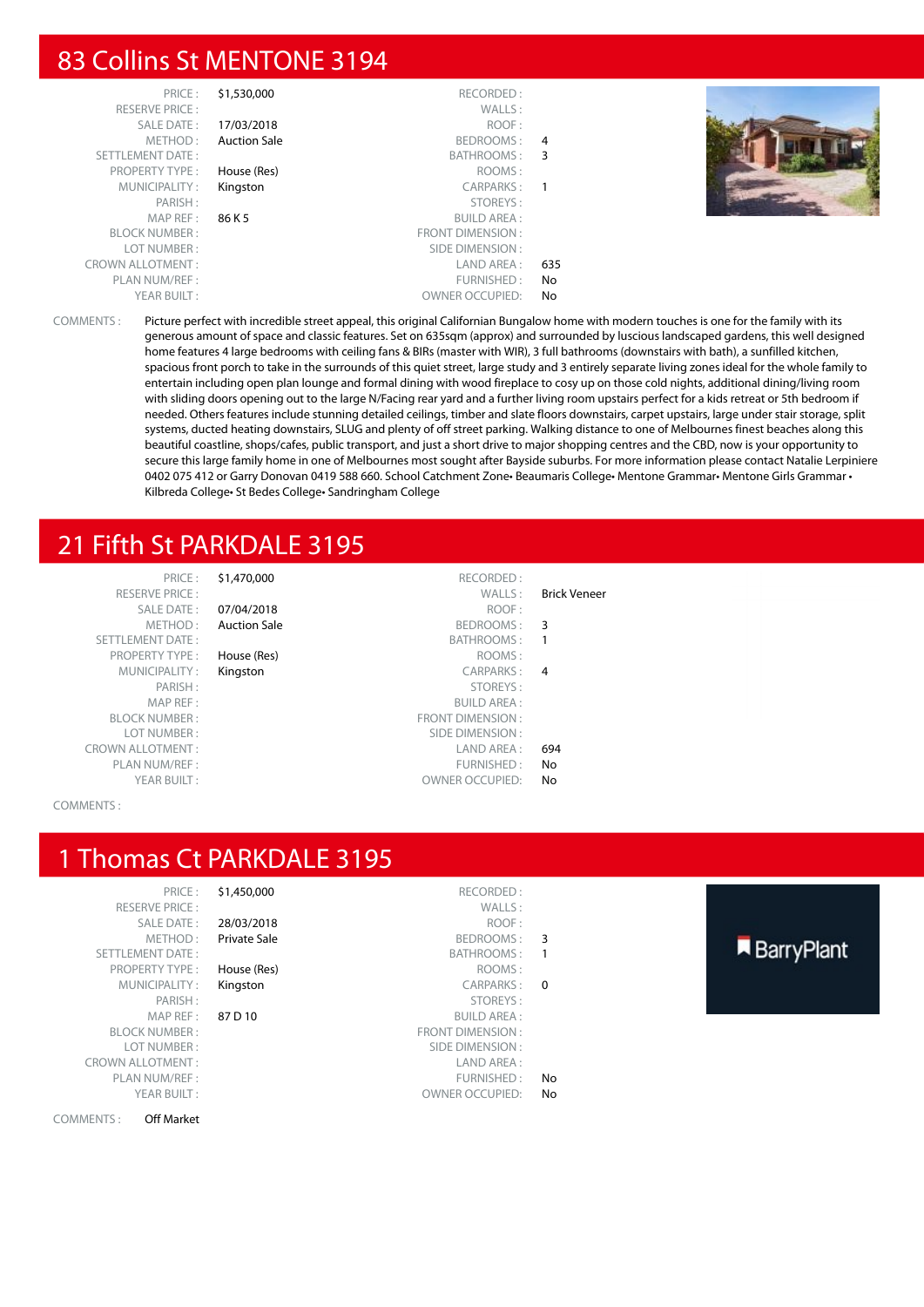#### 1/8 Collins St MENTONE 3194

| PRICE:                  | \$1,435,000         | RECORDED:              |     |  |
|-------------------------|---------------------|------------------------|-----|--|
| <b>RESERVE PRICE:</b>   |                     | WALLS:                 |     |  |
| SALE DATE:              | 26/05/2018          | ROOF:                  |     |  |
| METHOD:                 | <b>Auction Sale</b> | BEDROOMS: 3            |     |  |
| SETTLEMENT DATE:        |                     | BATHROOMS: 2           |     |  |
| <b>PROPERTY TYPE:</b>   | House (Res)         | ROOMS:                 |     |  |
| MUNICIPALITY:           | Kingston            | CARPARKS: 2            |     |  |
| PARISH:                 |                     | STOREYS:               |     |  |
| MAP REF :               | 86 H 5              | <b>BUILD AREA:</b>     |     |  |
| <b>BLOCK NUMBER:</b>    |                     | FRONT DIMENSION:       |     |  |
| LOT NUMBER:             |                     | SIDE DIMENSION :       |     |  |
| <b>CROWN ALLOTMENT:</b> |                     | LAND AREA :            | 367 |  |
| PLAN NUM/REF :          |                     | FURNISHED:             | No  |  |
| YEAR BUILT:             |                     | <b>OWNER OCCUPIED:</b> | No  |  |

COMMENTS : Showcasing meticulous attention to detail at every turn, this builder's own masterpiece is already a true classic. From the reclaimed bricks, terracotta finials and Federation hall way fretwork, to the Karri timber salvaged from a WA woodshed, every one of the materials has been carefully sourced.Intricate fretwork, notched weatherboards and nostalgic leadlight are testaments to the craftsmanship on display in a home that offers an inviting formal lounge with circular bay window capped by a beautiful turret. Providing a contemporary contrast, the open plan entertaining zone, complete with gourmet Caesarstone kitchen, provides the dream setting for gatherings and features bi-fold doors to an alfresco deck fitted with a plumbed BBQ - the secure garden with water tank is a spacious surprise.Perfect for families, an additional living area can be found upstairs along with a built-in study space - here, the three bedrooms are all well-proportioned and boast generous fitted wardrobes, the master also benefiting from a sparkling ensuite. A luxurious spa bathroom plus separate WC complete this level.Bearing the name of the original home that occupied this site, "San Antonio" includes a ground floor powder room, laundry, attic storage, ducted heating, split system cooling and auto garage. A stroll to Mentone Girls' Secondary College, close to the beach & shops and boasting privileged zoning for Beaumaris Secondary College.For all enquiries please contact Andrew Plousi on 0411 799 023 Hodges Mentone.

#### 53 Bethell Av PARKDALE 3195

| PRICE:                  | \$1,325,000         | RECORDED:               |              |          |
|-------------------------|---------------------|-------------------------|--------------|----------|
| <b>RESERVE PRICE:</b>   |                     | WALLS:                  | Weatherboard |          |
| SALE DATE:              | 26/05/2018          | ROOF:                   |              |          |
| METHOD:                 | <b>Auction Sale</b> | BEDROOMS: 4             |              |          |
| SETTLEMENT DATE:        |                     | BATHROOMS: 2            |              |          |
| <b>PROPERTY TYPE:</b>   | House (Res)         | ROOMS:                  |              |          |
| MUNICIPALITY:           | Kingston            | CARPARKS: 2             |              |          |
| PARISH:                 |                     | STOREYS:                |              | buxton : |
| MAP REF :               | 87 D 8              | <b>BUILD AREA:</b>      |              |          |
| <b>BLOCK NUMBER:</b>    |                     | <b>FRONT DIMENSION:</b> |              |          |
| LOT NUMBER:             |                     | SIDE DIMENSION :        |              |          |
| <b>CROWN ALLOTMENT:</b> |                     | LAND AREA:              |              |          |
| PLAN NUM/REF :          |                     | FURNISHED:              | No.          |          |
| YEAR BUILT:             |                     | <b>OWNER OCCUPIED:</b>  | No           |          |
|                         |                     |                         |              |          |

COMMENTS : Dishing up the perfect combination of timeless period charm and contemporary coastal class, this picture-perfect 4-bedroom home is the very definition of relaxed family living. Offering immense street appeal thanks to its bold charcoal grey & white faade and impeccably maintained gardens, the home opens to reveal a choice of formal and casual living areas. Relax in the elegant lounge & dining rooms or entertain guests in the fabulous rear living zone which spills out to a generous north-facing back yard complete with alfresco patio - there is plenty of space for everyone to spread out and enjoy. At the heart of the home, the central kitchen has been stylishly updated - it showcases a 900mm Smeg oven, premium Miele dishwasher, striking tiled splashback plus lots of storage & preparation space. Two bright bathrooms service the four queen-sized bedrooms whilst the home is kept comfortable all year round thanks to a cosy gas heater, ceiling fans and split system heating/cooling. Secure off-street parking & carport are also included. Beachside of the highway, and within easy reach of Mentone's grammar schools, a choice of primary schools, Parkdale station and shops, this lovely family home is also within the prized Parkdale and Mentone Girls' Secondary College zones. For more information about this beautiful coastal abode contact Mathew Cox at Buxton Mentone on 0413 102 224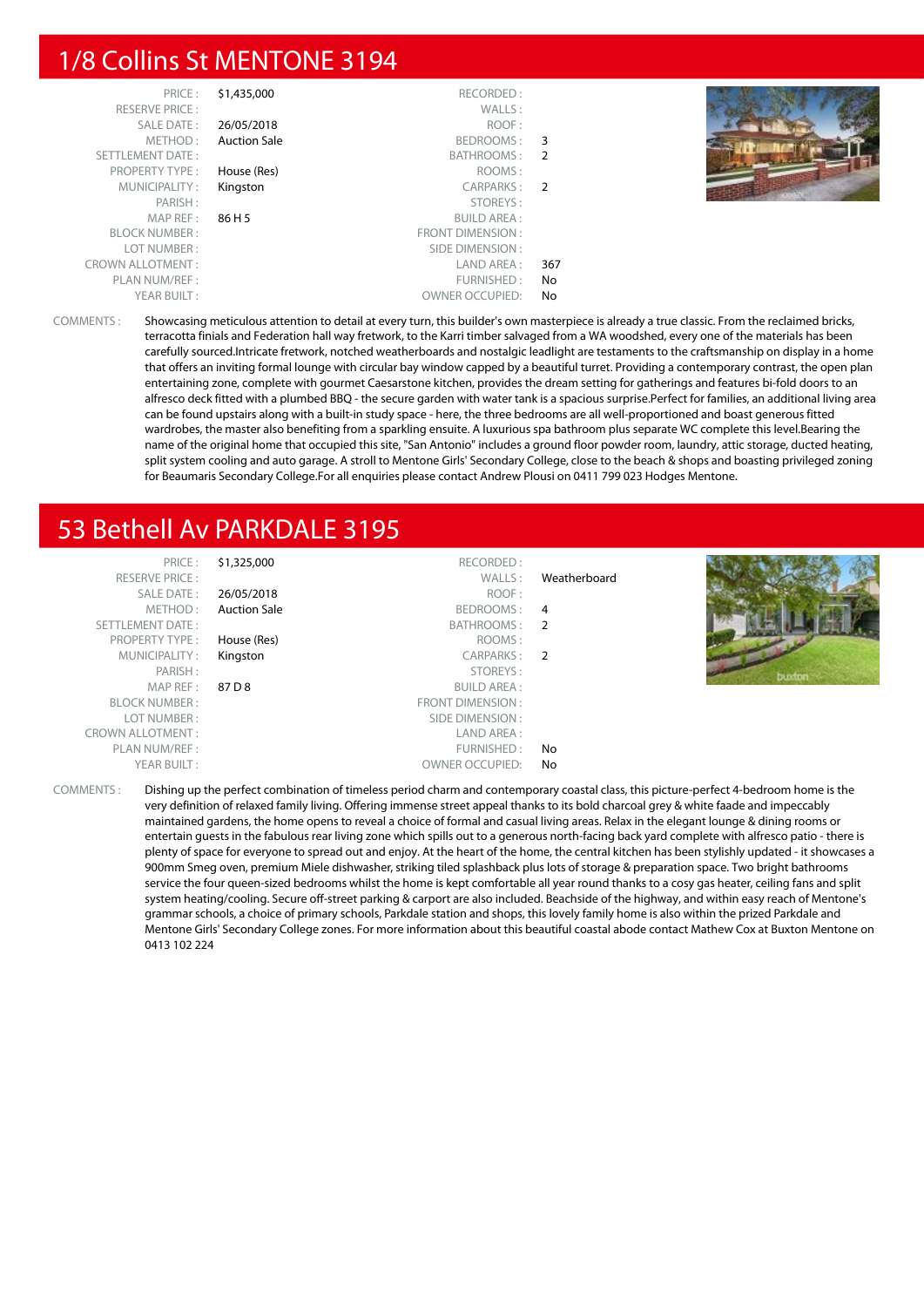#### 426 Nepean Hwy PARKDALE 3195

| PRICE:<br><b>RESERVE PRICE:</b> | \$1,215,000  | RECORDED:<br>WALLS:    |                         |  |
|---------------------------------|--------------|------------------------|-------------------------|--|
| SALE DATE:                      | 24/03/2018   | ROOF:                  |                         |  |
| METHOD:                         | Private Sale | BEDROOMS:              | $\overline{\mathbf{3}}$ |  |
| SETTLEMENT DATE:                |              | BATHROOMS:             | 2                       |  |
| <b>PROPERTY TYPE:</b>           | House (Res)  | ROOMS:                 |                         |  |
| MUNICIPALITY:                   | Kingston     | CARPARKS:              | $\overline{\mathbf{3}}$ |  |
| PARISH:                         |              | STOREYS:               |                         |  |
| MAP REF :                       | 87 E 10      | <b>BUILD AREA:</b>     |                         |  |
| <b>BLOCK NUMBER:</b>            |              | FRONT DIMENSION:       |                         |  |
| LOT NUMBER:                     |              | SIDE DIMENSION :       |                         |  |
| <b>CROWN ALLOTMENT:</b>         |              | LAND AREA :            | 706                     |  |
| PLAN NUM/REF :                  |              | FURNISHED:             | No                      |  |
| YEAR BUILT:                     |              | <b>OWNER OCCUPIED:</b> | No                      |  |

COMMENTS : There is no better place to unwind at the end of a long day than on the elevated terrace of this immaculate family home. Laden in magnificent vines, this is the perfect spot to put your feet up and watch the sun setting over the horizon. Offering plenty of room for families both inside and out, this screened sanctuary is set back from the hustle and features a choice of living areas over two light-filled levels. A tranquil lounge is ideal for intimate gatherings while the rear family room and fabulous outdoor spaces set the scene for larger-scale entertaining - upstairs is a relaxed retreat providing even more invaluable living space. Two of the well-sized bedrooms are conveniently located on the ground floor adjacent a bright family bathroom, whilst the peacefully positioned first floor master offers the benefit of a large walk-in robe and ensuite. A large laundry with additional WC, ducted heating, split system cooling, solar panels, large garage, tandem carport and workshop conclude a fabulous family home. Just a walk to the beach and Bradshaw Park, the home is moments to Parkdale Plaza, station and Parkdale Primary, and also within the prized Mentone Girls' and Parkdale Secondary zones. For more information on this screened and sunlit family sanctuary, please contact Adam Saunders or Louise Herterich.

#### 13 Rimmer St MENTONE 3194

| PRICE:<br><b>RESERVE PRICE:</b><br><b>SALE DATE:</b><br>METHOD:<br>SETTLEMENT DATE:<br><b>PROPERTY TYPE:</b><br>MUNICIPALITY:<br>PARISH:<br>MAP REF:<br><b>BLOCK NUMBER:</b><br>LOT NUMBER:<br><b>CROWN ALLOTMENT:</b><br>PLAN NUM/REF: | \$1,200,000<br>05/05/2018<br><b>Private Sale</b><br>House (Res)<br>Kingston<br>86 J 4 | RECORDED:<br>WALLS:<br>ROOF:<br>BEDROOMS: 3<br>BATHROOMS:<br>ROOMS:<br>CARPARKS: 2<br>STOREYS:<br><b>BUILD AREA:</b><br>FRONT DIMENSION :<br>SIDE DIMENSION :<br>LAND AREA :<br>FURNISHED: | 647<br>No |  |
|-----------------------------------------------------------------------------------------------------------------------------------------------------------------------------------------------------------------------------------------|---------------------------------------------------------------------------------------|--------------------------------------------------------------------------------------------------------------------------------------------------------------------------------------------|-----------|--|
| YEAR BUILT:                                                                                                                                                                                                                             |                                                                                       | <b>OWNER OCCUPIED:</b>                                                                                                                                                                     | No        |  |

COMMENTS : Be consumed by the sense of restful tranquillity the moment you set foot inside this light-splashed family home. A true sanctuary for families, the home is set amongst glorious established gardens and situated in a sought-after beachside pocket. With high ceilings and warm timber floors, the home's many windows enjoy lush leafy views including the large sunlit lounge which flows to a bright well-equipped kitchen. Here, a casual breakfast bar is ideal for relaxed catch ups, whilst the adjacent dining room extends out to a large shady entertaining deck with calming water feature. Nestled in the flourishing edible garden boasting both productive veggie patches and established fruit trees, a versatile self-contained bungalow provides the perfect retreat or home office, whilst each of the three bedrooms (BIRs) are generous escapes. Including a contemporary bathroom with luxurious freestanding bath and oversized frameless shower, this inviting home also offers a large laundry, ducted heating, cooling to the lounge and master bedroom plus two storage sheds and onsite parking. Spoilt for choice of shopping destinations, there are transport and schools nearby - coveted zoning for both Mentone Girls' and the brand-new Beaumaris Secondary Colleges just adds to the appeal! For more information about this serene family sanctuary, please contact Emily Whitehead at Buxton Mentone on 0420 997 276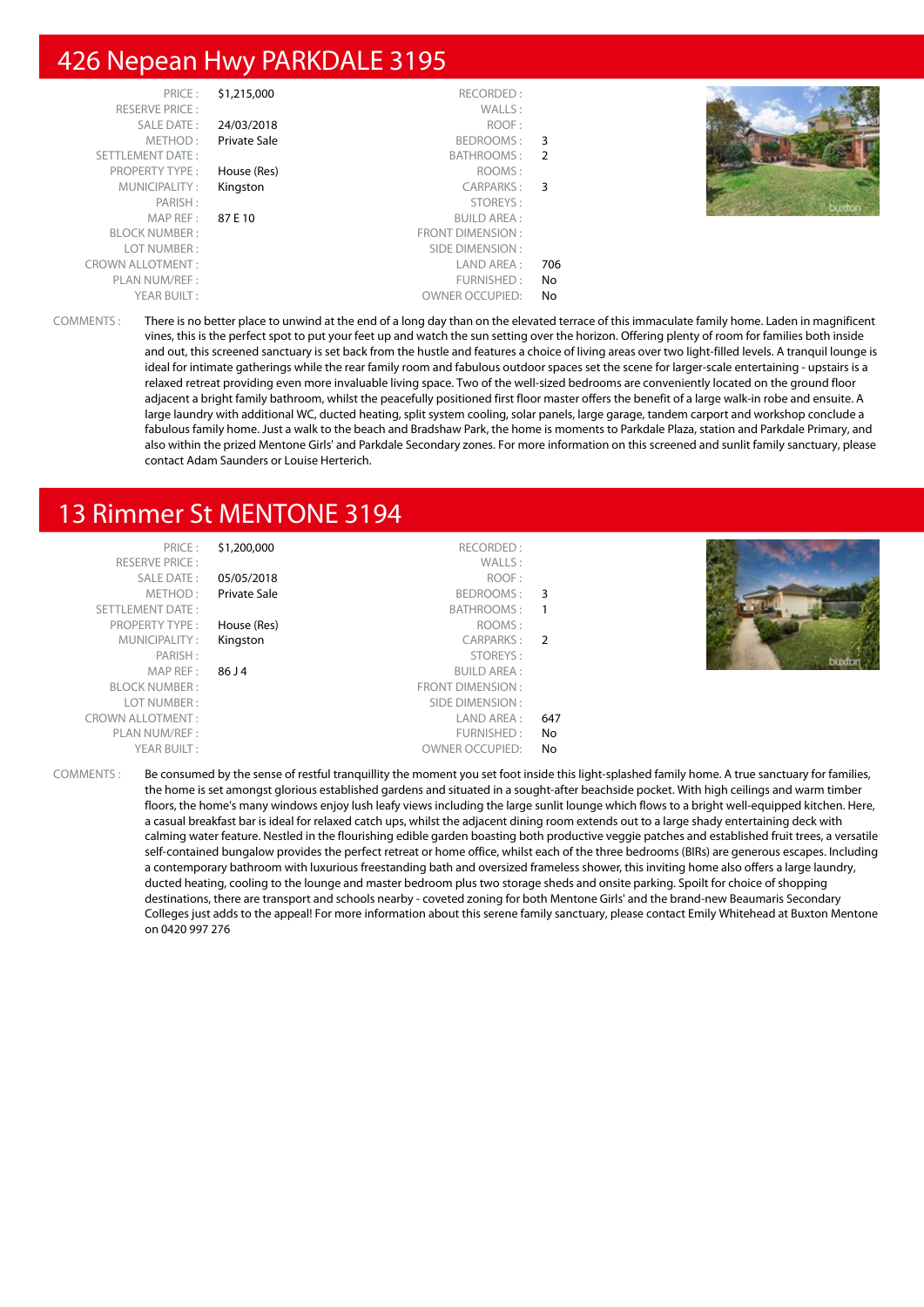#### 1/4 Alvena St MENTONE 3194

| PRICE:                  | \$1,070,000         | RECORDED:               |               |  |
|-------------------------|---------------------|-------------------------|---------------|--|
| <b>RESERVE PRICE:</b>   |                     | WALLS:                  |               |  |
| <b>SALE DATE:</b>       | 17/03/2018          | ROOF:                   |               |  |
| METHOD:                 | <b>Auction Sale</b> | BEDROOMS:               | 3             |  |
| <b>SETTLEMENT DATE:</b> |                     | BATHROOMS:              | 2             |  |
| <b>PROPERTY TYPE:</b>   | Townhouse (Res)     | ROOMS:                  |               |  |
| MUNICIPALITY:           | Kingston            | CARPARKS:               | $\mathcal{P}$ |  |
| PARISH:                 |                     | STOREYS:                |               |  |
| MAP REF:                |                     | <b>BUILD AREA:</b>      |               |  |
| <b>BLOCK NUMBER:</b>    |                     | <b>FRONT DIMENSION:</b> |               |  |
| LOT NUMBER:             |                     | SIDE DIMENSION :        |               |  |
| <b>CROWN ALLOTMENT:</b> |                     | LAND AREA:              |               |  |
| PLAN NUM/REF:           |                     | FURNISHED:              | No            |  |
| YEAR BUILT:             |                     | <b>OWNER OCCUPIED:</b>  | No            |  |



COMMENTS : Showcasing contemporary design across two generous levels, this brand new 3-bedroom, 2.5-bathroom luxury front residence delivers exceptional style, quality and an easy family lifestyle within walking distance to vibrant Mentone Village, schools and train. Beautifully appointed with high ceilings and bathed in natural light, downstairs offers spacious open-plan living and dining with an enviable custom Italian kitchen complete with integrated Smeg appliances and gorgeous waterfall island. Enjoy indoor-outdoor entertaining via vast glass doors onto both a private alfresco paved courtyard and low-maintenance landscaped front garden. Retreat upstairs to an additional stylish living area with relaxing balcony, stunning en-suited master bedroom (BIR, balcony) plus a further two decent-sized bedrooms (BIRs) serviced by a sublime family bathroom with separate bath and shower. Impeccably finished, enjoy the quiet of double glazed windows, exquisite engineered timber flooring, stone bench tops, premium tapware, dstrs powder/rm plus study nook. Feat. ducted heat/cool, alarm, und/strs storage & dbl auto garage. Boutique block of three. MGSC/Beaumaris SC zoned. For all enquiries please contact Mark Blit 0412 512 889 hockingstuart Mentone.

## 1/94 Patty St MENTONE 3194

PRICE : \$1,070,000 RECORDED : RESERVE PRICE : WALLS : SALE DATE : 05/05/2018 ROOF : METHOD : **Auction Sale BEDROOMS** : 3 SETTLEMENT DATE : SETTLEMENT DATE : SATHROOMS : 2 PROPERTY TYPE : Townhouse (Res) ROOMS : MUNICIPALITY: Kingston CARPARKS: 2 PARISH : STOREYS : STOREYS : STOREYS : STOREYS : STOREYS : STOREYS : STOREYS : SUILD AREA : **BUILD AREA:** BLOCK NUMBER : FRONT DIMENSION :<br>LOT NUMBER : FRONT DIMENSION : SIDE DIMENSION : SIDE DIMENSION : CROWN ALLOTMENT : LAND AREA : PLAN NUM/RFF : The set of the set of the set of the set of the set of the set of the set of the set of the set of the set of the set of the set of the set of the set of the set of the set of the set of the set of the set o YEAR BUILT : OWNER OCCUPIED: No



COMMENTS : Hidden behind a fresh façade, and bursting with natural light, this single-storey three-bedroom townhouse unfolds to offer up a home that will appeal to families, investors and downsizers in equal measure. Add to that a location where proximity to the station, shops and cafes, plus zoning for both Beaumaris and Mentone Girls' Secondary Colleges are just the start, and this is an unmissable package.Refreshed and rejuvenated, the accommodation is in like-new condition. Ash blonde floors and freshly painted walls accentuate the sense of light and space in the welcoming entrance which leads past a handy study nook to the exceptional living and dining space. Showcasing an updated kitchen with quality stainless steel appliances and long breakfast bar, this fabulous zone features soaring pitched ceilings and enjoys fresh breezes thanks to dual alfresco access out to a private, low maintenance courtyard.With plush charcoal carpet, each of the three peaceful bedrooms features fitted wardrobes and cosy panel heaters, including the master which also offers a sunlit ensuite - the remaining bedrooms share a crisp central bathroom and separate WC. A full laundry and auto garage with internal access plus split system heating/cooling and security alarm finalise a stylish and inviting offering.

## 2/67 Patty St MENTONE 3194

PRICE : \$1,070,000 RECORDED : RESERVE PRICE : WALLS : Brick Veneer SALE DATE : **17/05/2018** ROOF :<br>METHOD : **Sold Before Auction** BEDROOMS : METHOD : **Sold Before Auction** BEDROOMS : 3<br>
ENT DATE : 2<br>
BATHROOMS : 2 SETTLEMENT DATE : BATHROOMS : 2 PROPERTY TYPE : Townhouse (Res)  $ROOMS$  : MUNICIPALITY : **Kingston** CARPARKS : 2 PARISH : STOREYS : MAP REF : 86 K 4 BUILD AREA : BLOCK NUMBER : FRONT DIMENSION : LOT NUMBER : SIDE DIMENSION : CROWN ALLOTMENT : LAND AREA : 405 PLAN NUM/REF : The set of the set of the set of the set of the set of the set of the set of the set of the set of the set of the set of the set of the set of the set of the set of the set of the set of the set of the set o

YEAR BUILT : OWNER OCCUPIED: No

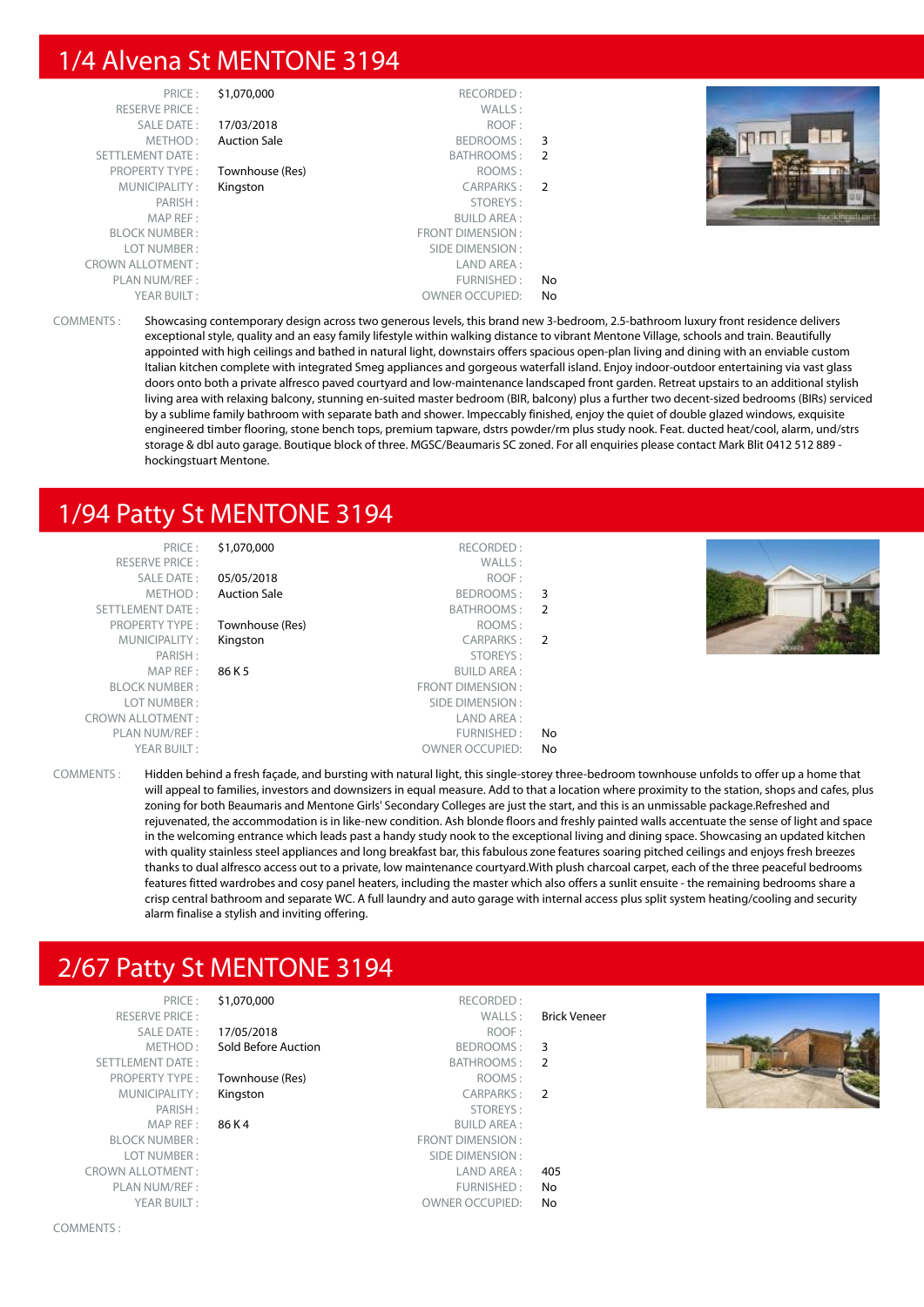#### 2/4 Alvena St MENTONE 3194

| \$1,00         | PRICE:                  |
|----------------|-------------------------|
|                | <b>RESERVE PRICE:</b>   |
| 24/03          | <b>SALE DATE:</b>       |
| Sale           | METHOD:                 |
| 25/05          | SETTLEMENT DATE:        |
| House          | <b>PROPERTY TYPE:</b>   |
| <b>Kings</b>   | MUNICIPALITY:           |
| Moora          | PARISH :                |
| 86 K 4         | MAP REF:                |
|                | <b>BLOCK NUMBER:</b>    |
| $\overline{2}$ | LOT NUMBER:             |
|                | <b>CROWN ALLOTMENT:</b> |
| PS801          | PLAN NUM/REF :          |
|                | YEAR BUILT:             |
|                |                         |

|     | \$1,005,000<br>RECORDED:         | PRICE:                  |
|-----|----------------------------------|-------------------------|
|     | WALLS:                           | <b>RESERVE PRICE:</b>   |
|     | ROOF:<br>24/03/2018              | <b>SALE DATE:</b>       |
| 3   | Sale<br>BEDROOMS:                | METHOD:                 |
|     | 25/05/2018<br><b>BATHROOMS:</b>  | <b>SETTLEMENT DATE:</b> |
|     | ROOMS:<br>House (Res)            | <b>PROPERTY TYPE:</b>   |
|     | <b>CARPARKS:</b><br>Kingston     | MUNICIPALITY:           |
|     | Moorabbin<br>STOREYS:            | PARISH:                 |
|     | 86 K 4<br><b>BUILD AREA:</b>     | MAP REF:                |
|     | FRONT DIMENSION:                 | <b>BLOCK NUMBER:</b>    |
|     | SIDE DIMENSION:<br>$\mathcal{P}$ | LOT NUMBER:             |
| 153 | LAND AREA:                       | <b>CROWN ALLOTMENT:</b> |
|     | PS801564<br>FURNISHED:           | PLAN NUM/REF:           |
| Yes | <b>OWNER OCCUPIED:</b>           | YEAR BUILT:             |

#### COMMENTS :

#### 1/10 Warrigal Rd PARKDALE 3195

|       | RECORDED:              | \$965,000       | PRICE:                  |
|-------|------------------------|-----------------|-------------------------|
|       | WALLS:                 |                 | <b>RESERVE PRICE:</b>   |
|       | ROOF:                  | 01/04/2018      | <b>SALE DATE:</b>       |
|       | BEDROOMS: 3            | Private Sale    | METHOD:                 |
|       | BATHROOMS: 2           | 16/05/2018      | SETTLEMENT DATE:        |
|       | ROOMS:                 | Townhouse (Res) | PROPERTY TYPE:          |
|       | CARPARKS: 2            | Kingston        | MUNICIPALITY:           |
|       | STOREYS:               | Mordialloc      | PARISH:                 |
|       | <b>BUILD AREA:</b>     | 87 B 9          | MAPREF:                 |
|       | FRONT DIMENSION :      |                 | <b>BLOCK NUMBER:</b>    |
|       | SIDE DIMENSION :       |                 | LOT NUMBER:             |
| 1,164 | LAND AREA :            |                 | <b>CROWN ALLOTMENT:</b> |
| No    | FURNISHED:             | PS642286        | PLAN NUM/REF :          |
| No.   | <b>OWNER OCCUPIED:</b> |                 | YEAR BUILT:             |

COMMENTS : Leisure time is made easy in this immaculate 3BR contemporary townhouse with a generous balcony that enjoys beautiful panoramic views of the bay.Mentone foreshore is literally a few steps from the front door, where you can enjoy relaxing strolls on the beach, a casual ride along the coastal bike path, or perhaps go for a sail, swim, surf, kayak or paddleboard. Rest assured, every day will feel like you're on holiday in this home.The spacious two-storey residence is filled with natural light on both levels, adding to its warm and welcoming ambience.A large open kitchen/living/meals area is cleverly zoned upstairs where vast expanses of glass and balcony allow you to enjoy the picture-perfect setting from both inside and out.The kitchen is stylishly appointed with stone benchtop, glass splashback, overhead and underbench cupboards and Blanco appliances, including dishwasher.The main bedroom is sure to impress with its built-in wardrobe, plus a generous walk-in wardrobe. It also has ensuite-style access to a dual-entry bathroom with floor-to-ceiling tiling, an oversized shower and single vanity with stone benchtop.The home offers two secondary bedrooms with built-in wardrobes, one upstairs and one downstairs. The upstairs bedroom also has an ensuite.One of the big drawcards is the private lift access it shares with one other townhouse. This allows door-to-door convenience when you park in the basement garage, where there's also access to two visitor carparks. And when it comes to storage, this home has plenty of it, starting with a row of built-in cupboards along the ground-floor hallway.Other features include rear access via stairs, a private storage area in the basement carpark, video intercom, large laundry, timber floors, reverse-cycle heating and cooling, ground-floor private courtyard and ceiling fans.Apart from its enviable proximity to the beach and local parks and playgrounds, this home is also within easy reach of Mentone Urban Shopping Village and Parkdale Shopping Village, so you will be spoilt for choice when it comes to restaurants and cafes. It is also near Mentone and Parkdale train stations and walking distance to schools including St Bede's College, Mentone Grammar and Mentone Girls' Grammar.For all enquiries please contact Mark Eddy 0408 198 308 Hodges Mentone.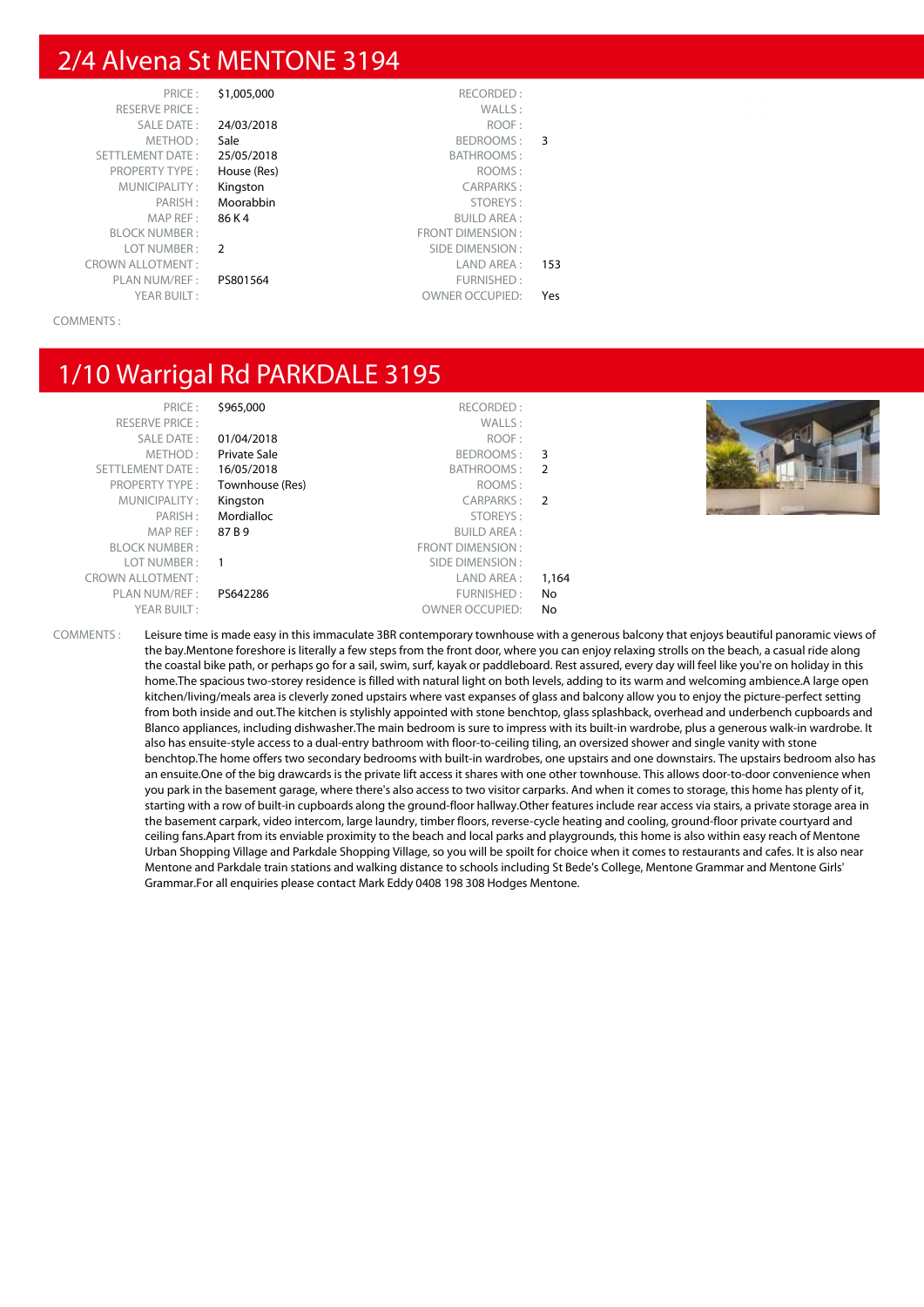#### 1c Bethell Av PARKDALE 3195

|                | \$926,000<br>RECORDED:           | PRICE:                  |
|----------------|----------------------------------|-------------------------|
|                | WALLS:                           | <b>RESERVE PRICE:</b>   |
|                | 07/03/2018<br>ROOF:              | <b>SALE DATE:</b>       |
| $\mathcal{P}$  | Private Sale<br><b>BEDROOMS:</b> | METHOD:                 |
| $\overline{2}$ | BATHROOMS:                       | <b>SETTLEMENT DATE:</b> |
|                | ROOMS:<br>Townhouse (Res)        | <b>PROPERTY TYPE:</b>   |
|                | Kingston<br><b>CARPARKS:</b>     | MUNICIPALITY:           |
|                | STOREYS:                         | PARISH:                 |
|                | <b>BUILD AREA:</b>               | MAP REF:                |
|                | <b>FRONT DIMENSION:</b>          | <b>BLOCK NUMBER:</b>    |
|                | SIDE DIMENSION:                  | LOT NUMBER:             |
|                | LAND AREA:                       | <b>CROWN ALLOTMENT:</b> |
| No             | <b>FURNISHED:</b>                | PLAN NUM/REF:           |
| No             | <b>OWNER OCCUPIED:</b>           | YEAR BUILT:             |



COMMENTS : This is where streetfront style meets beachside lifestyle ....with streamlined presence in front, north sun behind and Parkdale's retail and rail strip almost at the door! Wonderfully well-located, amazingly adaptable and completed to an exacting standard, this outstanding up to three bedroom/up to three living zone, 2.5 bathroom home offers versatile accommodation with north-facing living-dining, a flexible formal sitting-room, a clever first-floor lounge ...and the option to transform living on either level as a third bedroom! Just completed to an exacting standard with a sleek European appliance kitchen, stone benchtops and timber floors, this quality home features a private ensuite for the master, reverse-cycle air-conditioning upstairs and down and generous built-in robes for both bedrooms. With a perfect-sized, super-sunny al fresco area in the north-facing rear yard, there's even flexibility outdoors with a generous 2000L tank to keep lawns healthy and parking for two cars including an auto-garage. Even the location is vastly versatile with the cafes and shopping of the Parkdale strip within 150m, the station within a 30 second dash and the bay within an early morning jog or late evening stroll! Disclaimer: All images shown are taken of 1B Bethell Avenue, 1C Bethell Avenue is a mirror image.

## 49 Warrigal Rd MENTONE 3194

SALE DATE : 24/03/2018 ROOF : METHOD : **Auction Sale BEDROOMS** : 3 YEAR BUILT :  $OWNER$  OWNER OCCUPIED: No

PRICE : \$925,000 RECORDED :

SETTLEMENT DATE : SETTLEMENT DATE : SATHROOMS : 2 PROPERTY TYPE : **House (Res)** ROOMS : MUNICIPALITY: Kingston CARPARKS: 2 PARISH : STOREYS : 87 B 7 BUILD AREA : BLOCK NUMBER : FRONT DIMENSION : SIDE DIMENSION : CROWN ALLOTMENT : LAND AREA : 350 PLAN NUM/REF : The state of the state of the state of the state of the state of the state of the state of the state of the state of the state of the state of the state of the state of the state of the state of the state of

# RESERVE PRICE : WALLS : Brick Veneer



#### COMMENTS :

# 21a Elm Gr PARKDALE 3195

| PRICE:<br><b>RESERVE PRICE:</b><br>SALE DATE:<br>METHOD:<br>SETTLEMENT DATE:<br><b>PROPERTY TYPE:</b><br>MUNICIPALITY:<br>PARISH:<br>MAP REF :<br><b>BLOCK NUMBER:</b><br>LOT NUMBER:<br><b>CROWN ALLOTMENT:</b><br>PLAN NUM/REF :<br>YEAR BUILT: | \$925,000<br>12/05/2018<br><b>Auction Sale</b><br>House (Res)<br>Kingston<br>87 D 9 | RECORDED:<br>WALLS:<br>ROOF:<br>BEDROOMS: 2<br>BATHROOMS:<br>ROOMS:<br>CARPARKS:<br>STOREYS:<br><b>BUILD AREA:</b><br><b>FRONT DIMENSION:</b><br>SIDE DIMENSION :<br>LAND AREA:<br>FURNISHED:<br><b>OWNER OCCUPIED:</b> | - 1<br>390<br>No<br>No | buxton |
|---------------------------------------------------------------------------------------------------------------------------------------------------------------------------------------------------------------------------------------------------|-------------------------------------------------------------------------------------|-------------------------------------------------------------------------------------------------------------------------------------------------------------------------------------------------------------------------|------------------------|--------|
|---------------------------------------------------------------------------------------------------------------------------------------------------------------------------------------------------------------------------------------------------|-------------------------------------------------------------------------------------|-------------------------------------------------------------------------------------------------------------------------------------------------------------------------------------------------------------------------|------------------------|--------|

COMMENTS : Get set for a surprise beyond this long drive! Positioned on its own title in a coveted rear position, this immaculate two bedroom single-level home is set to surprise you with the quality of its recently updated finishes, the size of its living spaces both indoor and outdoor and the scale of its north facing grounds with generous established gardens at your disposal all behind a secure electric gated driveway. With concept plans already drafted for a third bedroom with ensuite and large outdoor deck the opportunity to extend and add value STCA provides a rare opportunity seldom found in an A grade beach side location- just one block from the Parkdale latte strip and station with the bay within a relaxed stroll, the benefits are here for everyone to see! Feat parquetry-floored living/dining, quality kitchen, al fresco area, ducted heating, rev-cyc air-con, built-in robes, separate WC, 450m to Parkdale Station, 850m to Parkdale beach, concept plans for extensions to include third bedroom and outdoor entertainment deck. For more information about this garden-focused rear home contact Emily Whitehead at Buxton Mentone on 0420 997 276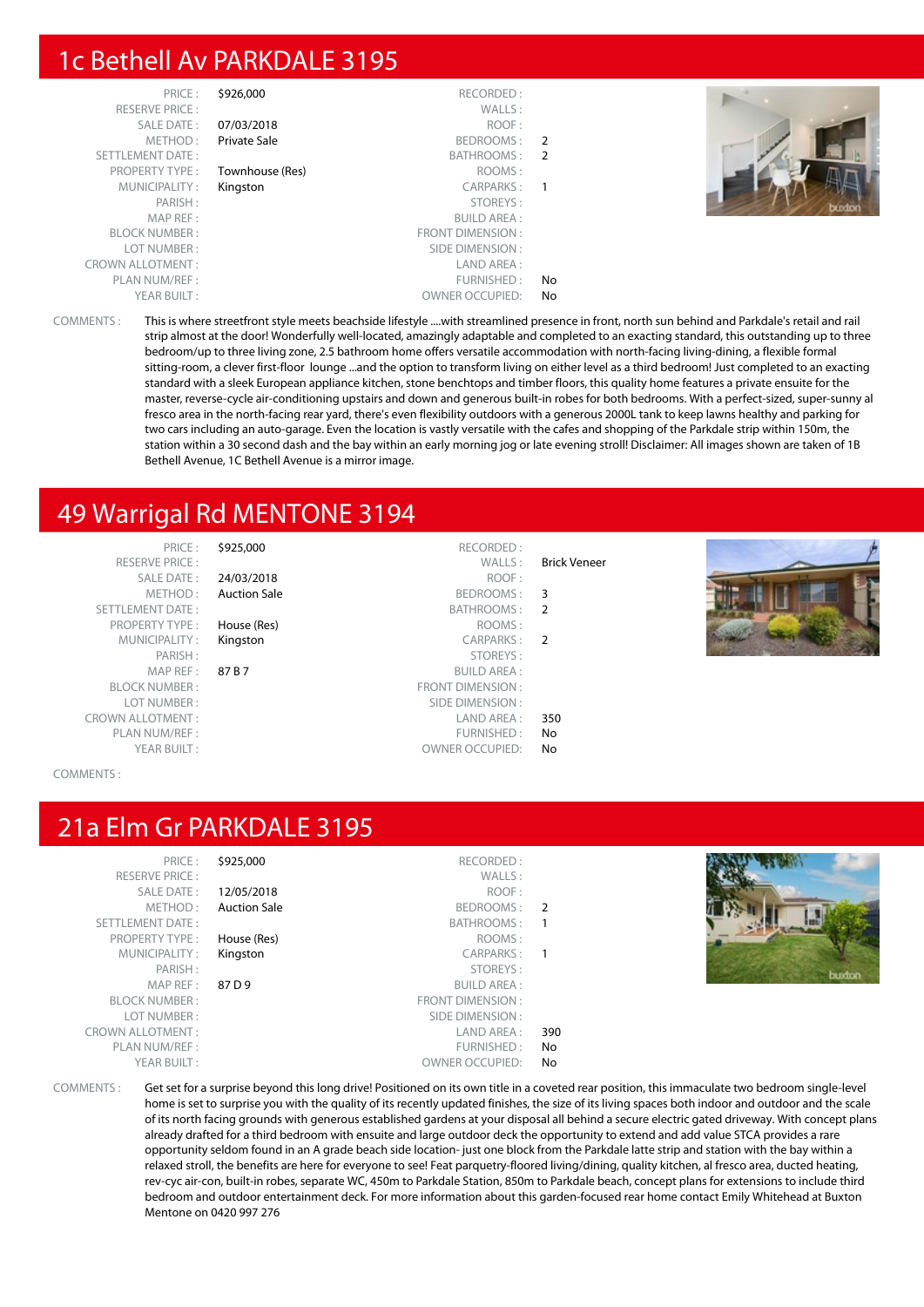#### 6 Winsome St MENTONE 3194

| PRICE:                  | \$905,000           | RECORDED:              |     |  |
|-------------------------|---------------------|------------------------|-----|--|
| <b>RESERVE PRICE:</b>   |                     | WALLS:                 |     |  |
| SALE DATE:              | 19/05/2018          | ROOF:                  |     |  |
| METHOD:                 | <b>Auction Sale</b> | BEDROOMS:              | - 3 |  |
| SETTLEMENT DATE:        |                     | BATHROOMS:             | - 2 |  |
| <b>PROPERTY TYPE:</b>   | House (Res)         | ROOMS:                 |     |  |
| MUNICIPALITY:           | Kingston            | CARPARKS:              | 2   |  |
| PARISH:                 |                     | STOREYS:               |     |  |
| MAPREF:                 | 86 K 4              | <b>BUILD AREA:</b>     |     |  |
| <b>BLOCK NUMBER:</b>    |                     | FRONT DIMENSION:       |     |  |
| LOT NUMBER:             |                     | SIDE DIMENSION :       |     |  |
| <b>CROWN ALLOTMENT:</b> |                     | LAND AREA :            |     |  |
| PLAN NUM/REF :          |                     | FURNISHED:             | No  |  |
| YEAR BUILT:             |                     | <b>OWNER OCCUPIED:</b> | No  |  |

COMMENTS : Designer detailed, dynamically designed and desirably located on the beach side, this three bedroom, two bathroom front home is fashioned with flair and a fresco focus. Glossy up with slick polished porcelain floors and a sleek stainless-steel appliance and granite kitchen, this super-stylish home doubles living with an elevated alfresco deck enclosed by cafe blinds and a front water-feature garden landscaped in drought-resistant style. Appointed with reverse-cycle air-conditioning and video-intercom entry, this exceptional home has a touch of luxury with a spa-shower for the ensuite, spa-bath for the principal bathroom and surround-sound wiring for living. With double auto-garaging plus a separate workshop accessed via the courtyard and a leafy location on the beach side, this is high designer style for a low-maintenance lifestyle. For all enquiries please contact Andrew Plousi 0411 799 023 Hodges Mentone.

# 2/62 Collins St MENTONE 3194

| PRICE:                  | \$895,000           | RECORDED:              |                          |                                                                                                                                                                                                                                                                                   |
|-------------------------|---------------------|------------------------|--------------------------|-----------------------------------------------------------------------------------------------------------------------------------------------------------------------------------------------------------------------------------------------------------------------------------|
| <b>RESERVE PRICE:</b>   |                     | WALLS:                 |                          |                                                                                                                                                                                                                                                                                   |
| SALE DATE:              | 24/03/2018          | ROOF:                  |                          |                                                                                                                                                                                                                                                                                   |
| METHOD:                 | <b>Auction Sale</b> | BEDROOMS:              | $\overline{2}$           |                                                                                                                                                                                                                                                                                   |
| SETTLEMENT DATE:        |                     | BATHROOMS:             |                          |                                                                                                                                                                                                                                                                                   |
| <b>PROPERTY TYPE:</b>   | Townhouse (Res)     | ROOMS:                 |                          |                                                                                                                                                                                                                                                                                   |
| MUNICIPALITY:           | Kingston            | CARPARKS:              | $\overline{\phantom{0}}$ |                                                                                                                                                                                                                                                                                   |
| PARISH:                 |                     | STOREYS:               |                          |                                                                                                                                                                                                                                                                                   |
| MAP REF:                | 86 K 5              | <b>BUILD AREA:</b>     |                          |                                                                                                                                                                                                                                                                                   |
| <b>BLOCK NUMBER:</b>    |                     | FRONT DIMENSION:       |                          |                                                                                                                                                                                                                                                                                   |
| LOT NUMBER :            |                     | SIDE DIMENSION :       |                          |                                                                                                                                                                                                                                                                                   |
| <b>CROWN ALLOTMENT:</b> |                     | LAND AREA :            | 160                      |                                                                                                                                                                                                                                                                                   |
| PLAN NUM/REF :          |                     | FURNISHED:             | No.                      |                                                                                                                                                                                                                                                                                   |
| YEAR BUILT:             |                     | <b>OWNER OCCUPIED:</b> | No                       |                                                                                                                                                                                                                                                                                   |
| COMMENTS:               |                     |                        |                          | Boasting a calming ambience and supreme privacy, this elevated two-bedroom townhouse provides the ideal retreat after a busy day. Tucked<br>away in a peaceful position which epiqys provimity to every desirable amenity and prized zoning for both Mentone Girls' and Reaumaris |

eful position which enjoys proximity to every desirable amenity and prized zoning for both Mentone Girls' and Beauma Secondary Colleges, this home will undoubtedly attract the interest of first-home buyers and investors alike. Beyond the sundrenched northerly frontage, the stylish home offers multiple alfresco spaces across both levels. On the ground floor, the master bedroom enjoys access to a private terrace and the bright two-way bathroom, the remaining bedroom offers leafy views of a second secure deck. Upstairs, the large living room opens out to a rear balcony whilst at the other end, the light-filled dining zone extends out to a sunny terrace, by throwing open both doors, fresh breezes flow throughout. The well-equipped Caesarstone kitchen is finished with glossy ebony work-surfaces and provides the perfect social hub for both indoor and outdoor entertaining. An easy stroll to the cafes and station of Mentone village and overlooking Ralphie's Park, the home also offers a powder room, laundry, ducted heating, evaporative cooling plus fitted cupboards throughout, alarm and auto garage with mezzanine storage. For more information about this secure and sundrenched townhouse, please contact Aidan Oke at Buxton Mentone on 0430 137 587.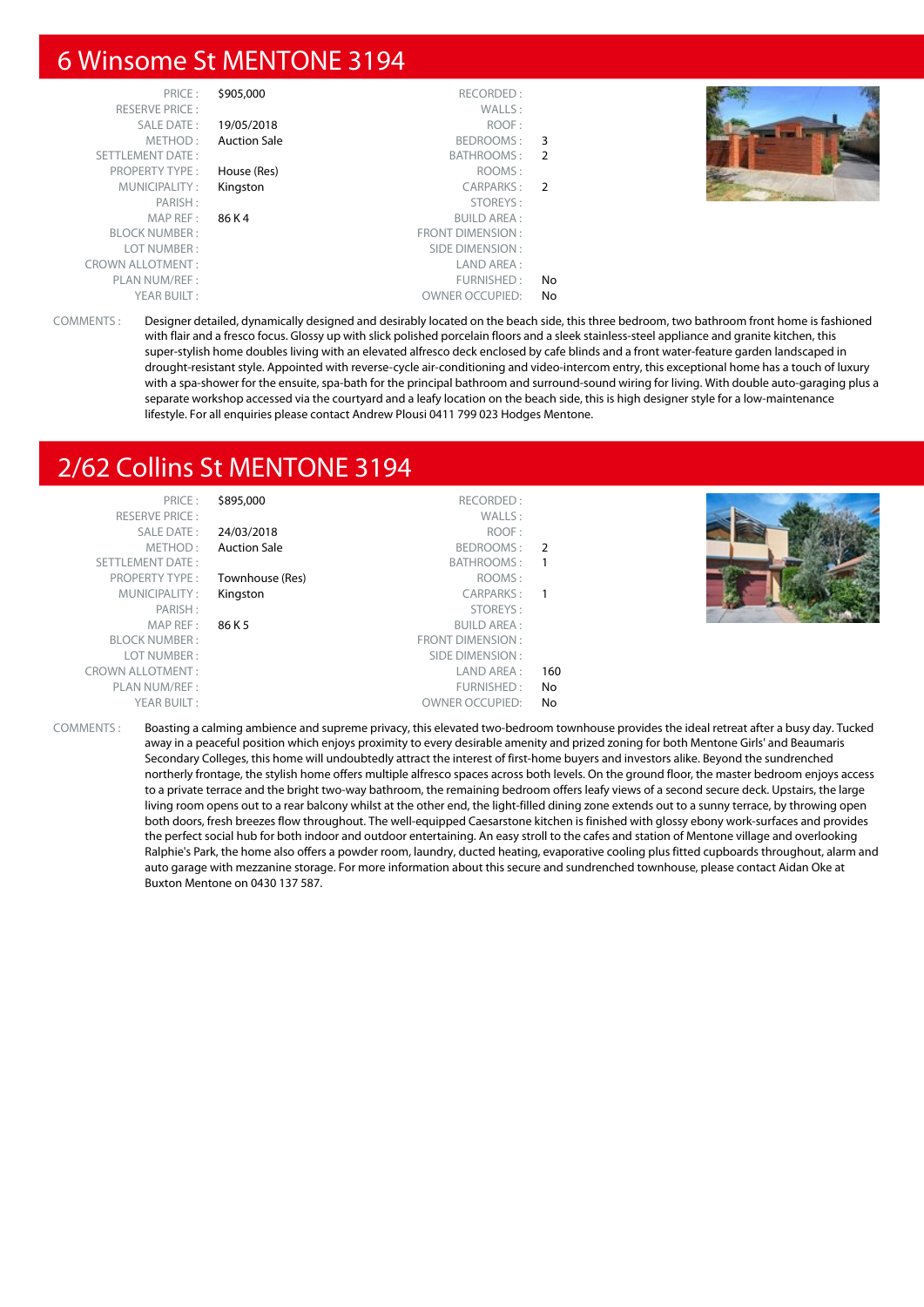#### 2/4 Sixth St PARKDALE 3195

| PRICE:                  | \$870,000           | RECORDED:              |                |
|-------------------------|---------------------|------------------------|----------------|
| <b>RESERVE PRICE:</b>   |                     | WALLS:                 | Brick          |
| SALE DATE:              | 24/03/2018          | ROOF:                  |                |
| METHOD:                 | <b>Auction Sale</b> | BEDROOMS:              | $\overline{2}$ |
| SETTLEMENT DATE:        |                     | BATHROOMS:             | 1              |
| <b>PROPERTY TYPE:</b>   | Townhouse (Res)     | ROOMS:                 |                |
| MUNICIPALITY:           | Kingston            | CARPARKS:              | 2              |
| PARISH:                 |                     | STOREYS:               |                |
| MAP REF :               | 87 C 8              | BUILD AREA :           |                |
| <b>BLOCK NUMBER:</b>    |                     | FRONT DIMENSION:       | $\Omega$       |
| LOT NUMBER:             |                     | SIDE DIMENSION:        |                |
| <b>CROWN ALLOTMENT:</b> |                     | LAND AREA :            | 420            |
| PLAN NUM/REF:           |                     | FURNISHED:             | No             |
| YEAR BUILT:             |                     | <b>OWNER OCCUPIED:</b> | No             |



COMMENTS : Lush gardens to enjoy, space to spread out and excellent potential to add further value, this superbly private and perfectly located rear home will captivate downsizers and first homebuyers alike. Tucked away to the rear of just two with no body corporate, the home boasts a large 420sqm block on its own title and is embraced by established gardens, ensuring privacy and attractive leafy aspects from all of its abundant window aspects. A super-sized living and dining room forms the hub of the home and features multiple sliding doors opening onto the gardens and tranquil alfresco areas. This generous space extends to a sunlit kitchen, which, along with the large adjacent laundry, provides a wealth of options for a straightforward contemporary remodel if you wish. Both of the bedrooms are filled with natural light and built in wardrobes, with the main bedroom room enjoying access to the home's two-way bathroom and separate WC. Including gas heating, ducted air-conditioning and loads of storage, this appealing property also offers a lock up garage and additional parking. A short walk to gorgeous beaches and just footsteps from Parkdale station & shops, the home is zoned for Mentone Girls Secondary College, Parkdale Secondary College and a variety of select private schools.

# 179 Warrigal Rd CHELTENHAM 3192

| PRICE:<br><b>RESERVE PRICE:</b> | \$855,000           | RECORDED:<br>WALLS:    |    | <b>Bay Wit</b> |
|---------------------------------|---------------------|------------------------|----|----------------|
| SALE DATE:                      | 24/03/2018          | ROOF:                  |    |                |
| METHOD:                         | <b>Auction Sale</b> | BEDROOMS:              | 3  |                |
| SETTLEMENT DATE:                |                     | BATHROOMS:             | 2  |                |
| <b>PROPERTY TYPE:</b>           | House (Res)         | ROOMS:                 | 4  |                |
| MUNICIPALITY:                   | Bayside             | CARPARKS:              |    |                |
| PARISH:                         |                     | STOREYS:               |    |                |
| MAP REF:                        |                     | <b>BUILD AREA:</b>     |    |                |
| <b>BLOCK NUMBER:</b>            |                     | FRONT DIMENSION:       |    |                |
| LOT NUMBER:                     |                     | SIDE DIMENSION :       |    |                |
| <b>CROWN ALLOTMENT:</b>         |                     | LAND AREA:             |    |                |
| PLAN NUM/REF :                  |                     | FURNISHED:             | No |                |
| YEAR BUILT:                     |                     | <b>OWNER OCCUPIED:</b> | No |                |

COMMENTS : Blessed with fantastic outdoor entertaining options and terrific family space, this quality and low-maintenance 3 bedroom, 2 bathroom brick home has single level appeal and so much more.Brand new carpet can be found throughout much of this enticing dwelling including the spacious lounge and dining areas which also feature an ornate period fireplace. A more casual family and meals zone has direct entry to the rear, and is adjoined by the functional kitchen which comes with quality appliances.Two sizeable bedrooms with mirrored built-in robes have their own private place towards the front section of the house, as well as easy access to the spa bathroom. The 3rd bedroom was once two separate rooms and now offers amazing space as one relaxed area, while another generous bathroom has modern features and a private toilet.The rear of the property offers up a leafy deck area with an enclosed heated spa, while the open garage has been customised with its own BBQ and built-in seated area to extend your alfresco dining experience. Other features include a laundry, ducted heating, evaporative cooling, reverse cycle cooling, external blinds, manicured front garden, large single garage with storage, and ample off-street parking.Near Cheltenham East Primary School, Mentone Grammar School, Mentone Girls' Grammar School, St. Bede's College, DFO Moorabbin, Southland Shopping Centre, Kingston Heath Reserve, buses, and Cheltenham Station.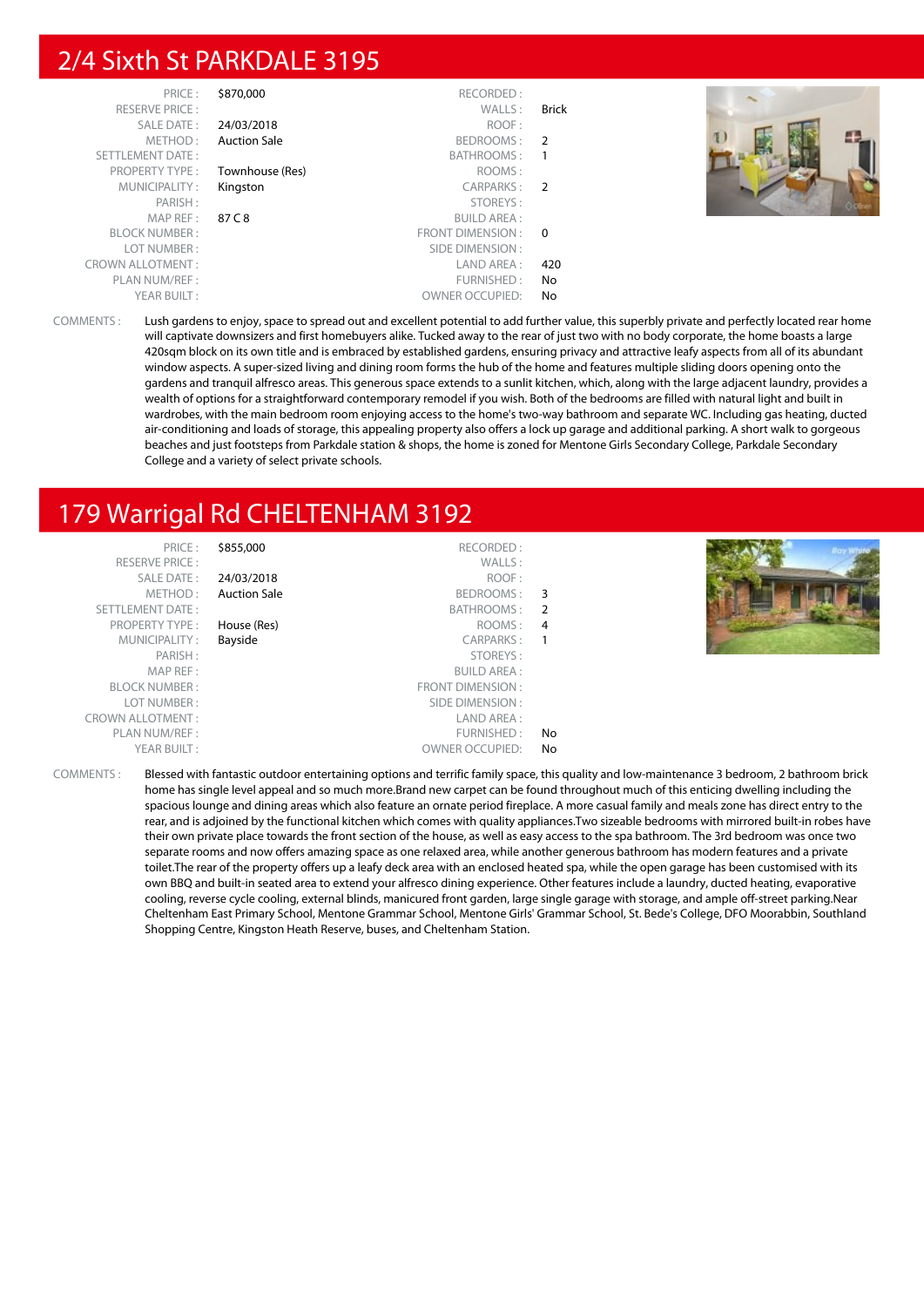#### 3/46-48 Patty St MENTONE 3194

|               | RECORDED:              | \$800,000           | PRICE:                  |
|---------------|------------------------|---------------------|-------------------------|
| <b>Brick</b>  | WALLS:                 |                     | <b>RESERVE PRICE:</b>   |
|               | ROOF:                  | 12/05/2018          | <b>SALE DATE:</b>       |
| $\mathcal{P}$ | BEDROOMS:              | <b>Auction Sale</b> | METHOD:                 |
|               | BATHROOMS:             |                     | <b>SETTLEMENT DATE:</b> |
|               | ROOMS:                 | Unit                | <b>PROPERTY TYPE:</b>   |
|               | CARPARKS:              | Kingston            | MUNICIPALITY:           |
|               | STOREYS:               |                     | PARISH:                 |
|               | <b>BUILD AREA:</b>     |                     | MAP REF:                |
| $\Omega$      | FRONT DIMENSION:       |                     | <b>BLOCK NUMBER:</b>    |
|               | SIDE DIMENSION :       |                     | LOT NUMBER:             |
|               | LAND AREA:             |                     | <b>CROWN ALLOTMENT:</b> |
| No            | FURNISHED:             |                     | PLAN NUM/REF :          |
| No            | <b>OWNER OCCUPIED:</b> |                     | YEAR BUILT:             |



COMMENTS : Perfect for those seeking a ready-to-move-into, low maintenance abode where all the hard work has been done, this sleek and stylish 2-bedroom unit is situated in a beautifully updated gated complex close to all essential amenities. With intercom entry for added peace of mind, this smartly-appointed home features a welcoming lounge with gas fireplace, contemporary eat-in kitchen with quality stainless steel appliances, bright fully-tiled bathroom & separate WC plus laundry with convenient courtyard access. Both bedrooms are of generous proportions; they both boast built-in robes whilst concluding a truly impeccable offering are plush new carpets, new split system heating/cooling and garage. Each of the units in this attractive group has been freshly rendered and feature new windows - the neatly manicured gardens that line the central drive are regularly maintained and clipped. Just moments to the beating heart of vibrant Mentone village, trains, buses, shops & beach, this extremely appealing easy-care home is also within the prized Beaumaris & Mentone Girls' Secondary College zones.

#### 19 Stawell St MENTONE 3194

RESERVE PRICE : SALE DATE : 05 METHOD: Au SETTLEMENT DATE: PROPERTY TYPE : Unit MUNICIPALITY : Kir PARISH:  $MAP REF : 87$ BLOCK NUMBER : LOT NUMBER : CROWN ALLOTMENT :

COMMENTS :

|               | \$796,000<br>RECORDED:           | PRICE:                |
|---------------|----------------------------------|-----------------------|
|               | WALLS:                           | <b>RESERVE PRICE:</b> |
|               | 05/05/2018<br>ROOF:              | SALE DATE:            |
| $\mathcal{P}$ | <b>Auction Sale</b><br>BEDROOMS: | METHOD:               |
| 1             | BATHROOMS:                       | <b>TTLEMENT DATE:</b> |
|               | ROOMS:                           | <b>PROPERTY TYPE:</b> |
| $\mathcal{P}$ | <b>CARPARKS:</b><br>Kingston     | MUNICIPALITY:         |
|               | STOREYS:                         | PARISH:               |
|               | <b>BUILD AREA:</b>               | MAP REF:              |
|               | <b>FRONT DIMENSION:</b>          | <b>BLOCK NUMBER:</b>  |
|               | SIDE DIMENSION:                  | LOT NUMBER:           |
|               | LAND AREA:                       | WN ALLOTMENT:         |
| No            | FURNISHED:                       | PLAN NUM/REF :        |
| No            | <b>OWNER OCCUPIED:</b>           | YEAR BUILT:           |
|               |                                  |                       |

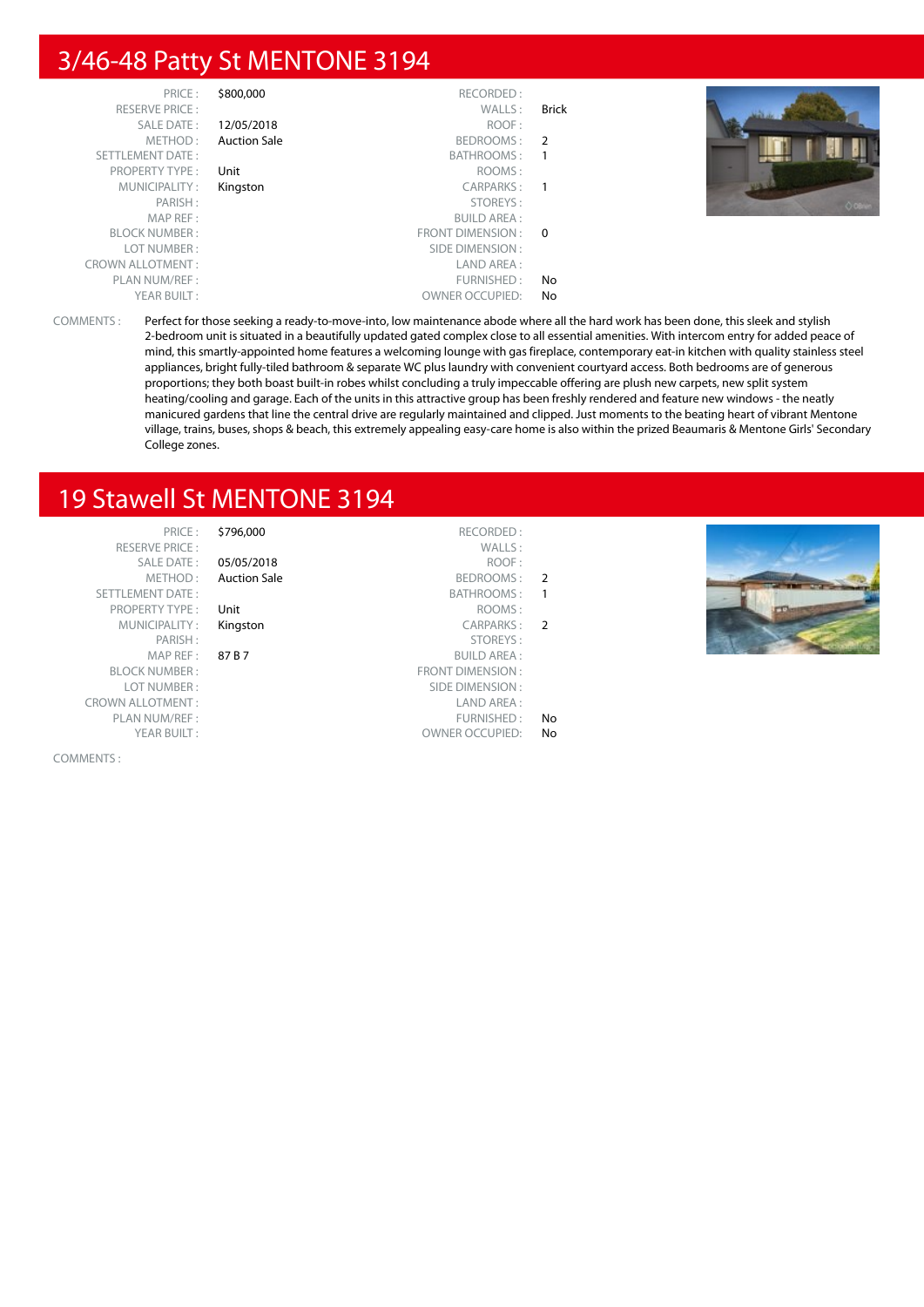#### 809/2-6 Railway Rd CHELTENHAM 3192

YEAR BUILT : THE STATE OF STATE OF STATE OF STATE OF STATE OF STATE OF STATE OF STATE OF STATE OF STATE OF STATE OF STATE OF STATE OF STATE OF STATE OF STATE OF STATE OF STATE OF STATE OF STATE OF STATE OF STATE OF STATE O

| PRICE:                  | \$732,000           | RECORDED:        |                |        |
|-------------------------|---------------------|------------------|----------------|--------|
| <b>RESERVE PRICE:</b>   |                     | WALLS:           |                |        |
| <b>SALE DATE:</b>       | 02/03/2018          | ROOF:            |                |        |
| METHOD:                 | <b>Private Sale</b> | BEDROOMS:        | 3              |        |
| SETTLEMENT DATE:        | 04/05/2018          | BATHROOMS:       | $\overline{2}$ |        |
| <b>PROPERTY TYPE:</b>   | Apartment           | ROOMS:           |                |        |
| MUNICIPALITY:           | Kingston            | CARPARKS:        | $\overline{2}$ |        |
| PARISH:                 | Moorabbin           | STOREYS:         |                | CRECHO |
| MAP REF:                |                     | BUILD AREA :     | 105            |        |
| <b>BLOCK NUMBER:</b>    |                     | FRONT DIMENSION: |                |        |
| LOT NUMBER:             | 809                 | SIDE DIMENSION : |                |        |
| <b>CROWN ALLOTMENT:</b> |                     | LAND AREA :      |                |        |
| PLAN NUM/REF:           | PS720147            | FURNISHED:       | No             |        |

COMMENTS : Located in what is set to be one of Melbournes most sought-after school zones – Cheltenham Primary, Mentone Girls Secondary and Beaumaris Secondary College, this is perfect family living. Offering wonderful modern style along with stunning space and versatility, this huge 3 bedroom, 2 bathroom luxury apartment in the ILIXIR residential complex is a brilliant Cheltenham offering.Ideal for families and downsizers, investors will also love the prospect of securing a solid return on their investment.The apartment itself sits on the 8th floor of this boutique complex and promises excellent natural light and quality fittings and fixtures. The central living and dining zone has premium timber floors underfoot, with this bright main hub also incorporating the deluxe kitchen with a stone island and stainless steel appliances including an induction cooktop and an integrated dishwasher. All the bedrooms have great space, and mirrored walk-in robes including the master bedroom which also comes with an immaculate ensuite. The central bathroom boasts a handy European laundry, and also included is a large undercover balcony, reverse cycle heating and cooling, secure intercom entry, and 2 secure car spaces.This amazing location has you moments to Southland Shopping Centre, while youre also within a short stroll of local shops and cafes, Cheltenham Park, Cheltenham Primary School, renowned Sandbelt golf courses, and Cheltenham Station. Dont miss out on this stellar apartment and reaping the rewards of future potential growth.Big (105 m2) and comfortable ideal for family living offering:\* 3 good size bedrooms close to Southland S/C and Train Station\* 2 bathrooms\* 2 undercover secure car parks; access to building is via remote control garage door and video intercom\* Cafes, restaurants & specialty shops on your doorstep!\* Master bedroom with full en suite, BIR, carpets\* Open design kitchen/living area\* Stone bench top, induction cook top, timber floors\* European laundry, down lights throughout, high ceilings\* Unlimited rubbish and recycling disposal\* Block-out curtains and sheers in all bedrooms\* Outdoor, undercover cinema and bbq area on level 2\* Bay or city views from all rooms\* On site 'lifestyle manager/concierge between 8am-4pm to assist with deliveries, visitors, building management and security\*Walk to everything....shops, library, railway station, buses, cafes, parks, Southland Shopping Centre\* Mentone beach five minutes by car\* Ultra secure living - lock up and leave as you wish!\* Storage cage in secure internal compound\* Secure mail box\* Access to floors is regulated and restricted only to residents of each floor\* Bike lane on Charman Rd provides cycling access to the Bay Trail connecting you easily to bayside suburbs of Sandringham, Hampton, St Kilda, Port Melbourne etcProperty Code: 972

## 7/6-8 Salmon St MENTONE 3194

| RESERVE PRICE:          |
|-------------------------|
| <b>SALE DATE:</b>       |
| MFTHOD:                 |
| <b>SETTLEMENT DATE:</b> |
| <b>PROPERTY TYPE:</b>   |
| MUNICIPALITY:           |
| PARISH:                 |
| MAP RFF:                |
| <b>BI OCK NUMBER:</b>   |
| LOT NUMBER:             |
| <b>CROWN ALLOTMENT:</b> |
| PLAN NUM/REF:           |
| YFAR BUILT:             |

PRICE : \$675,000 RECORDED : RESERVE PRICE : WALLS : 05/05/2018 ROOF: Auction Sale **BEDROOMS** : 2 **Townhouse (Res) ROOMS :** Townhouse (Res) Kingston CARPARKS : 1





COMMENTS : A breath of fresh air, this stunning brand new two-storey townhouse dishes up stylish and sophisticated accommodation just moments to the heart of vibrant Mentone village. Just a hop, skip and a jump to fabulous coffee, train, bus, schools and beach - this is carefree living at its absolute finest!Situated to the rear of a smartly-presented boutique group of 10 townhouses, and benefiting from a quiet position on a no-thru road, this low maintenance abode features a tranquil ground floor sitting area/study plus light-filled upstairs entertaining zone comprising a designer Miele/stone kitchen plus open plan living/dining area which extends outdoors to a wonderful protected balcony.A ground floor master complete with luxe ensuite and walk-in robe is a desirable inclusion - perfect for downsizers - whilst a second queen bedroom is located upstairs; it is serviced by a sleek bathroom with floating vanity and rain shower.Split system heating and cooling, fashionable wide-board timber floors, high ceilings, Euro laundry, easy-care landscaped courtyard, water tank, auto garage with convenient internal access and visitors parking within the block conclude a truly flawless offering, which is also in the prized Beaumaris and Mentone Girls' Secondary College zones.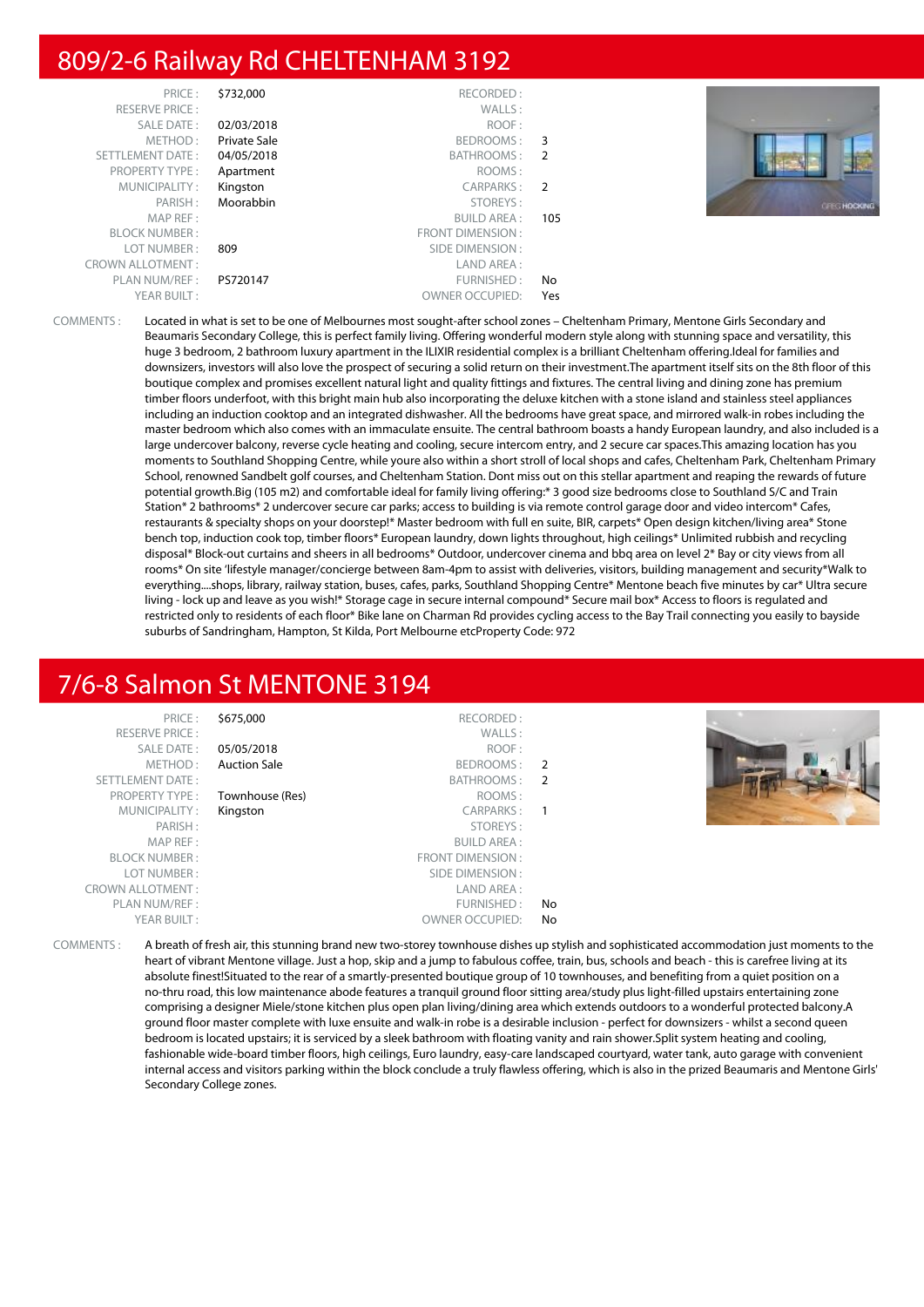#### 2/9 Latrobe St MENTONE 3194

RESERVE PRICE : SETTLEMENT DATE : BATHROOMS : CROWN ALLOTMENT : LAND AREA :

PRICE : \$652,500 RECORDED :<br>PRICE : WALLS : SALE DATE : **11/04/2018** ROOF : METHOD : Private Sale BEDROOMS : PROPERTY TYPE : Unit ROOMS : MUNICIPALITY : **Kingston** CARPARKS : PARISH : STOREYS : STOREYS : STOREYS : STOREYS : STOREYS : STOREYS : STOREYS : SUILD AREA : MAP REF :<br>BUILD AREA :<br>BLOCK NUMBER · BLOCK NUMBER · A SERIES AND REASON TO BE SERIES ON : ERONT DIMENSION :<br>Example of the contract of the contract of the contract of the contract of the contract of the contract of the<br>SIDE DIMENSION : SIDE DIMENSION : PLAN NUM/REF : FURNISHED : No PLAN NUM/REF : FURNISHED : No PLAN NUM/REF : COMMER OCCUPIED : No PLAN NUMER OCCUPIED : No PLAN NUMER OCCUPIED : No PLAN NUMER OCCUPIED : No PLAN NUMER OCCUPIED : No PLAN NUMER OCCUPIED : No P OWNER OCCUPIED: No



COMMENTS :

#### 1/31-35 Como Pde.E MENTONE 3194

MUNICIPALITY : Kingston

PRICE : \$652,500 RECORDED : RESERVE PRICE : WALLS : SALE DATE : 04/03/2018 ROOF :<br>METHOD : Sale Reproduced by BEDROOMS : Sale **Sale BEDROOMS** : 2 SETTLEMENT DATE : 04/04/2018<br>PROPERTY TYPE : House - Attached House N.E.C. ROOMS : **Property Attached House N.E.C.** ROOMS :<br>**Kingston** CARPARKS : PARISH : **Moorabbin** STOREYS : MAP REF : BUILD AREA : BLOCK NUMBER : FRONT DIMENSION : LOT NUMBER : 1 SIDE DIMENSION : CROWN ALLOTMENT : LAND AREA : 2,189 PLAN NUM/REF : PS635480 FURNISHED : YEAR BUILT : OWNER OCCUPIED: Yes



COMMENTS :

#### 3/122 Como Pde.W PARKDALE 3195

| PRICE:                  | \$650,000           | RECORDED:              |                     |  |
|-------------------------|---------------------|------------------------|---------------------|--|
| <b>RESERVE PRICE:</b>   |                     | WALLS:                 | <b>Brick Veneer</b> |  |
| SALE DATE:              | 10/03/2018          | ROOF:                  |                     |  |
| METHOD:                 | <b>Auction Sale</b> | BEDROOMS: 2            |                     |  |
| SETTLEMENT DATE:        | 10/05/2018          | BATHROOMS:             |                     |  |
| <b>PROPERTY TYPE:</b>   | Unit                | ROOMS:                 |                     |  |
| MUNICIPALITY:           | Kingston            | CARPARKS:              |                     |  |
| PARISH:                 | Mordialloc          | STOREYS:               |                     |  |
| MAP REF :               | 87 D 9              | <b>BUILD AREA:</b>     |                     |  |
| <b>BLOCK NUMBER:</b>    |                     | FRONT DIMENSION:       |                     |  |
| LOT NUMBER :            | 3                   | SIDE DIMENSION :       |                     |  |
| <b>CROWN ALLOTMENT:</b> |                     | LAND AREA :            |                     |  |
| PLAN NUM/REF :          | RP012304            | FURNISHED:             | No                  |  |
| YEAR BUILT:             |                     | <b>OWNER OCCUPIED:</b> | Yes                 |  |

COMMENTS : A stone's throw from premium shops, cafes, schools and public transport, this single level villa unit offers quality and quiet with plenty of potential. Housing spacious bedrooms and a sizeable courtyard, this property raises the bar and offers prime bayside living excellence. First impressions count and this 2 bedroom villa unit is impressive on every level. Entry is into an entrance hall, leading through to 2 bedrooms with BIRs. Kick your shoes off and relax in the spacious lounge room or head out into your private courtyard with landscaped gardens and enjoy the serenity. The kitchen includes free standing gas oven and cook top, with a view out to the private courtyard. With plenty of storage, this idyllic starter, investment or downsizer provides security doors and a lock up garage. Bathed in natural light and offering prime bayside living, this property raises the bar and offers living excellence. ALL ENQUIRIES MUST INCLUDE A CONTACT NUMBER.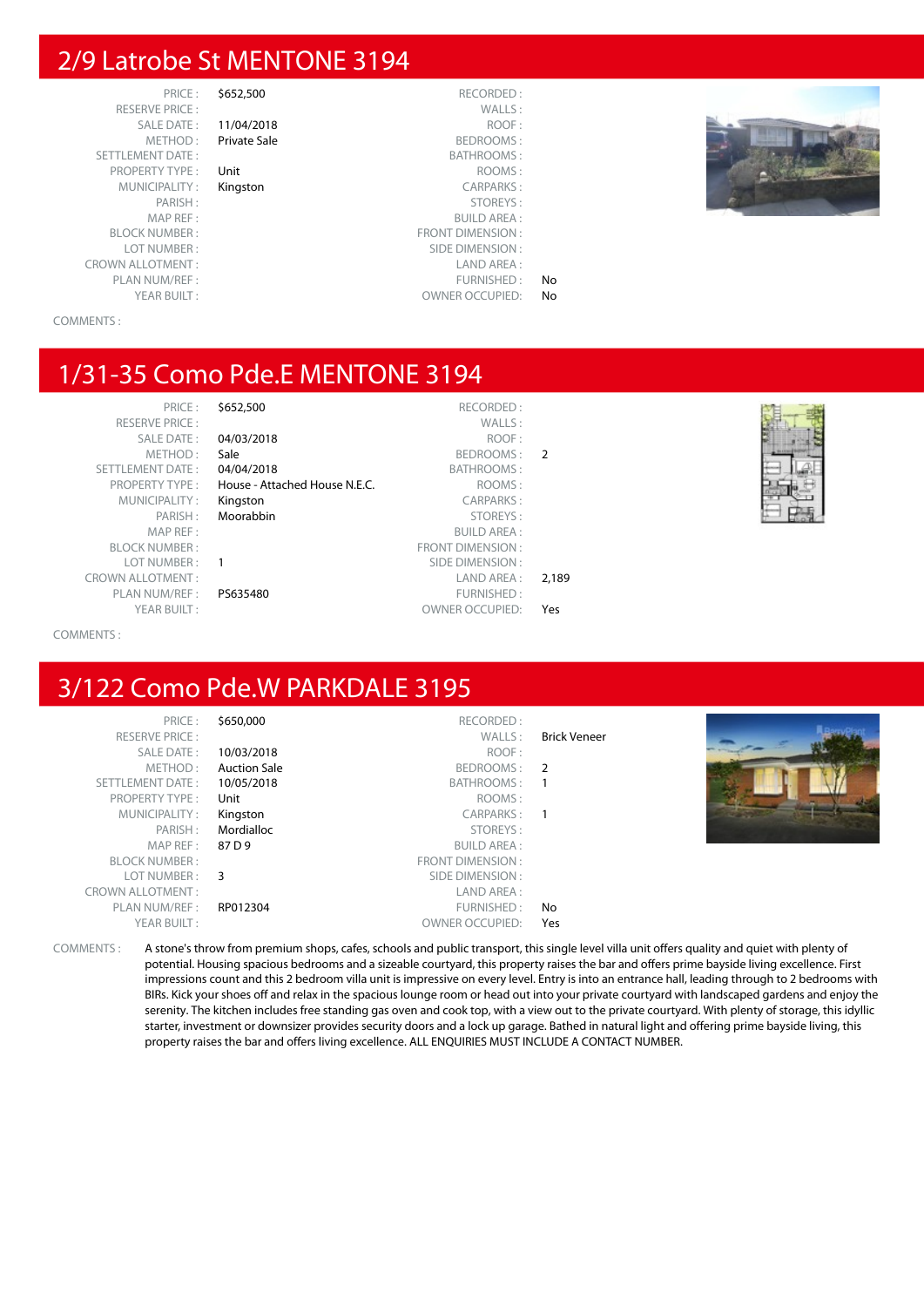#### 198 Como Pde.E PARKDALE 3195

| \$640,000<br>PRICE:       |                     | RECORDED:              |    |
|---------------------------|---------------------|------------------------|----|
| <b>RESERVE PRICE:</b>     |                     | WALLS:                 |    |
| SALE DATE:                | 12/05/2018          | ROOF:                  |    |
| METHOD:                   | <b>Auction Sale</b> | BEDROOMS:              | 3  |
| <b>SETTLEMENT DATE:</b>   |                     | BATHROOMS:             |    |
| <b>PROPERTY TYPE:</b>     | Townhouse (Res)     | ROOMS:                 | 4  |
| MUNICIPALITY:<br>Kingston |                     | <b>CARPARKS:</b>       |    |
| PARISH:                   |                     | STOREYS:               |    |
| MAP REF:                  |                     | <b>BUILD AREA:</b>     |    |
| <b>BLOCK NUMBER:</b>      |                     | FRONT DIMENSION:       |    |
| LOT NUMBER:               |                     | SIDE DIMENSION:        |    |
| <b>CROWN ALLOTMENT:</b>   |                     | LAND AREA:             |    |
| PLAN NUM/REF :            |                     | FURNISHED:             | No |
| YEAR BUILT:               |                     | <b>OWNER OCCUPIED:</b> | No |



COMMENTS : Savour the beachside proximity of this highly-regarded suburb and the sophisticated spaces over three levels, of this modern low maintenance townhouse offering a coveted lifestyle enviably located close to shops, train station and cafes. Relax on sunny balconies or take a walk to the beach from the bright and airy residence enhanced by large windows and sleek design. The lower floor introduces a smart bedroom, or study if desired, accompanied by a handy powder room and the next level consists of two further robed bedrooms, one opening to a delightful balcony, sharing a deluxe bathroom. The upper storey, accented by lovely timber floors, provides superb open-plan living/dining zone merging to an enticing alfresco terrace, while the adjacent kitchen hosts lustrous stone benches, quality Bellissimo stainless-steel appliances and ample gloss cabinetry. Features include Euro laundry, split-system heating and cooling, video intercom and auto single garage with secure gated entry. Fabulously situated to Parkdale Primary School, St. Bede's College, Mentone Grammar School and Parkdale Secondary College, and an easy stroll to the train station, shops, eateries and the beach, while only a short drive to Westfield Southland, Costco Moorabbin and golf courses. Photo ID Required at all Open For Inspections.

# 7/20 Warrigal Rd PARKDALE 3195

| PRICE:<br><b>RESERVE PRICE:</b> | \$636,000           | RECORDED:<br>WALLS:    | <b>Brick Veneer</b> |  |
|---------------------------------|---------------------|------------------------|---------------------|--|
| <b>SALE DATE:</b>               | 28/04/2018          | ROOF:                  |                     |  |
| METHOD:                         | <b>Auction Sale</b> | BEDROOMS: 2            |                     |  |
| SETTLEMENT DATE:                |                     | BATHROOMS:             |                     |  |
| <b>PROPERTY TYPE:</b>           | Unit                | ROOMS:                 |                     |  |
| MUNICIPALITY:                   | Kingston            | CARPARKS:              |                     |  |
| PARISH:                         |                     | STOREYS:               |                     |  |
| MAP REF:                        | 87 B 9              | <b>BUILD AREA:</b>     |                     |  |
| <b>BLOCK NUMBER:</b>            |                     | FRONT DIMENSION:       |                     |  |
| LOT NUMBER:                     |                     | SIDE DIMENSION :       |                     |  |
| <b>CROWN ALLOTMENT:</b>         |                     | LAND AREA :            |                     |  |
| PLAN NUM/REF :                  |                     | FURNISHED:             | No                  |  |
| YEAR BUILT:                     |                     | <b>OWNER OCCUPIED:</b> | No                  |  |

COMMENTS : Bathed in streams of natural sunlight, and peacefully positioned at the rear of a quiet group just metres to the bay, this spacious 2-bedroom unit dishes up satisfying easy-care living in a truly coveted beachside locale.Offering immense appeal to young home buyers, busy professionals, savvy investors and downsizers alike, the home has been impeccably maintained and is immaculately presented throughout. It features a light-lavished lounge, huge eat-in kitchen with quality appliances, bright central bathroom and two queen bedrooms, both with built-in robes.A low maintenance courtyard is perfect for relaxing with friends, whilst concluding an exceptionally appealing proposition are laundry with convenient rear access, reverse cycle heating and cooling, warm hardwood floors & lock-up garage. So close to the foreshore you can smell the sea air, this bright and airy over-sized unit is also within easy reach of public transport, leading private & public schools plus fabulous coffee - what are you waiting for!For all enquiries please contact Alex Campbell on 0432 344 394 Hodges Mentone.

#### 18/9 Latrobe St CHELTENHAM 3192

PRICE : \$610,000 RECORDED : RESERVE PRICE : WALLS : Brick Veneer SALE DATE : 07/04/2018 ROOF : METHOD: Auction Sale BEDROOMS: 2 SETTLEMENT DATE : SETTLEMENT DATE : SATHROOMS : 1 PROPERTY TYPE : Unit ROOMS : MUNICIPALITY : **Bayside CARPARKS** : 1 PARISH : STOREYS : MAP REF : 86 J 3 BUILD AREA : BLOCK NUMBER : FRONT DIMENSION : LOT NUMBER : SIDE DIMENSION : CROWN ALLOTMENT : LAND AREA : PLAN NUM/RFF : The set of the set of the set of the set of the set of the set of the set of the set of the set of the set of the set of the set of the set of the set of the set of the set of the set of the set of the set o YEAR BUILT : OWNER OCCUPIED: No

COMMENTS :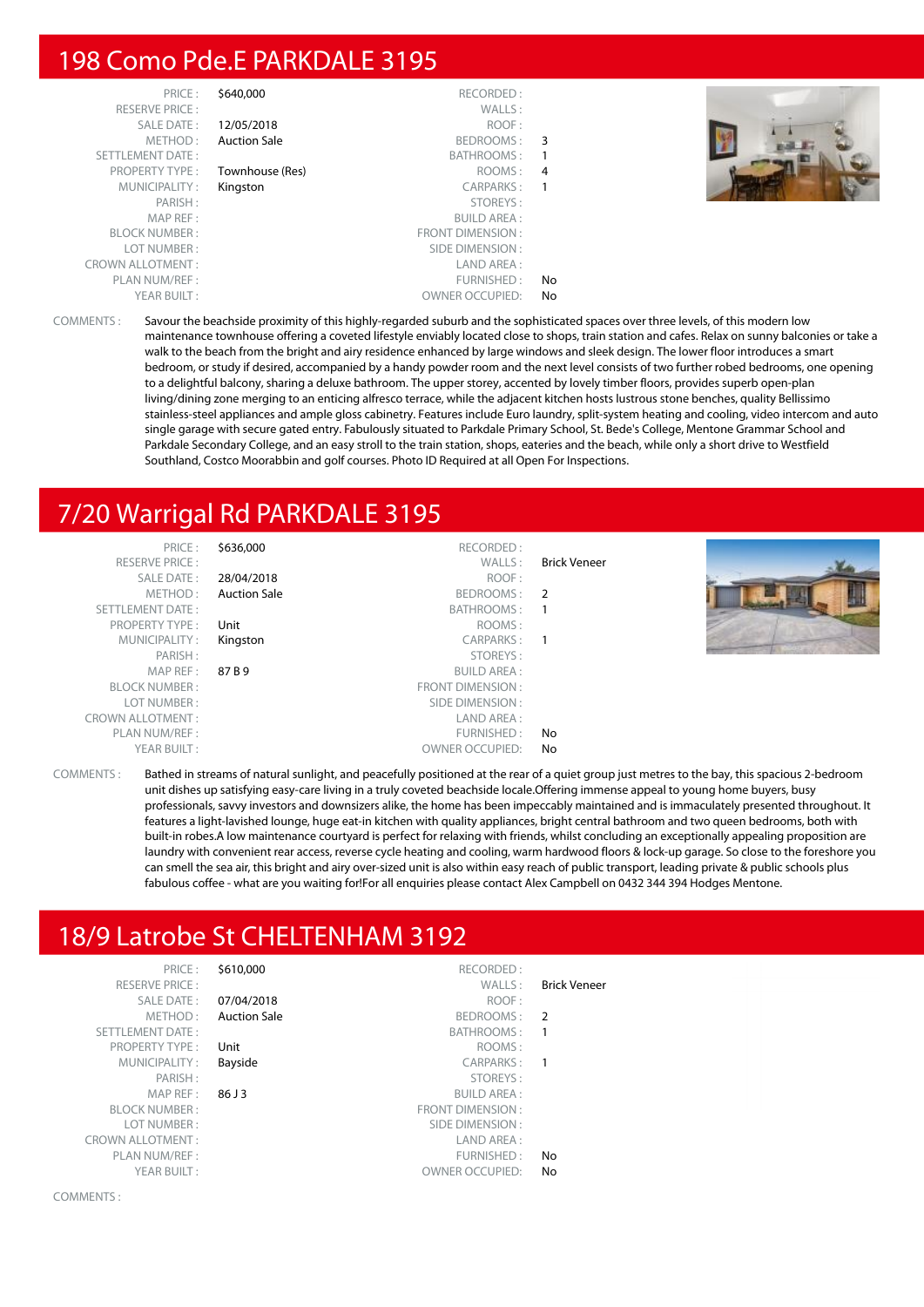#### 4/51-53 Como Pde.E PARKDALE 3195

| PRICE:                  | \$608,000    | RECORDED:              |                |  |
|-------------------------|--------------|------------------------|----------------|--|
| <b>RESERVE PRICE:</b>   |              | WALLS:                 |                |  |
| <b>SALE DATE:</b>       | 12/05/2018   | ROOF:                  |                |  |
| METHOD:                 | Private Sale | BEDROOMS:              | $\overline{2}$ |  |
| <b>SETTLEMENT DATE:</b> |              | BATHROOMS:             | -1             |  |
| <b>PROPERTY TYPE:</b>   | Unit         | ROOMS:                 |                |  |
| MUNICIPALITY:           | Kingston     | CARPARKS:              | $\overline{2}$ |  |
| PARISH:                 |              | STOREYS:               |                |  |
| MAP REF:                |              | <b>BUILD AREA:</b>     |                |  |
| <b>BLOCK NUMBER:</b>    |              | FRONT DIMENSION:       |                |  |
| LOT NUMBER:             |              | SIDE DIMENSION :       |                |  |
| <b>CROWN ALLOTMENT:</b> |              | LAND AREA :            | 117            |  |
| PLAN NUM/REF:           |              | FURNISHED:             | No             |  |
| YEAR BUILT:             |              | <b>OWNER OCCUPIED:</b> | No             |  |



COMMENTS : Start by the sand, invest by the station, empty-nest in the location you've always loved with courtyard living and beachside life in perfect combination! Offering a low-fuss high-amenity lifestyle within half a dozen blocks of the station and 500m of the bay, this perfectly presented two bedroom unit is equally ideal to rent or enjoy with warm polished boards for generous living, prestige Blanco appliances and a stainless-steel dishwasher for the kitchen, a full bath and separate shower for the big bright bathroom ...and handy extras including a large laundry, separate WC, built-in robes and reverse-cycle air-conditioning. Wrapped by a north-westerly courtyard with a clever auto-entry carport configured to double as an al fresco area, there's direct access to decking from the main bedroom and well-groomed communal gardens out front. Best of all, there's this premier location between Parkdale's latte strip and Mentone's Village life (right amongst the famous blue-chip "number streets") to add extra value to this invaluable lifestyle location! For more information about this well-located beachside unit contact Noel Susay at Buxton Hampton East on 0450 069 506

## 33/310 Warrigal Rd CHELTENHAM 3192

| PRICE:                  | \$590,000    | RECORDED:               |    |  |
|-------------------------|--------------|-------------------------|----|--|
| RESERVE PRICE:          |              | WALLS:                  |    |  |
| SALE DATE:              | 19/04/2018   | ROOF:                   |    |  |
| METHOD:                 | Private Sale | BEDROOMS:               | 2  |  |
| SETTLEMENT DATE:        |              | <b>BATHROOMS:</b>       |    |  |
| <b>PROPERTY TYPE:</b>   | Unit         | ROOMS:                  |    |  |
| MUNICIPALITY:           | Bayside      | CARPARKS:               | 1  |  |
| PARISH:                 |              | STOREYS:                |    |  |
| MAP REF:                |              | BUILD AREA :            |    |  |
| <b>BLOCK NUMBER:</b>    |              | <b>FRONT DIMENSION:</b> |    |  |
| LOT NUMBER:             |              | SIDE DIMENSION:         |    |  |
| <b>CROWN ALLOTMENT:</b> |              | LAND AREA:              |    |  |
| PLAN NUM/REF:           |              | FURNISHED:              | No |  |
| YEAR BUILT:             |              | <b>OWNER OCCUPIED:</b>  | No |  |
|                         |              |                         |    |  |



COMMENTS : Presenting the contemporary style of todays interiors all wrapped up in a superbly easy-care package, this fabulously updated unit will appeal to anyone wanting a ready-to-go base. Nestled within a peaceful community, where access via Brampton Road, low traffic and friendly neighbours ensure a stress-free way of life, this is an appealing proposition for first-home buyers, investors and downsizers.Offering the bonus of two secure alfresco areas, the home features a light-filled open plan living zone which flows to the sleek contemporary kitchen – with glossy work surfaces, stainless steel appliances and ample space for relaxed dining, this is a pleasing space to host family and friends.Peacefully zoned, the two generous bedrooms both offer fitted wardrobes and share a fresh modern bathroom and separate WC, whilst a laundry with access to the larger courtyard, a lock-up garage plus split system heating/cooling are also included. Moments to bus routes, DFO and Southland, this immaculate property is also near a choice of schools and boasts zoning for Cheltenham Secondary College.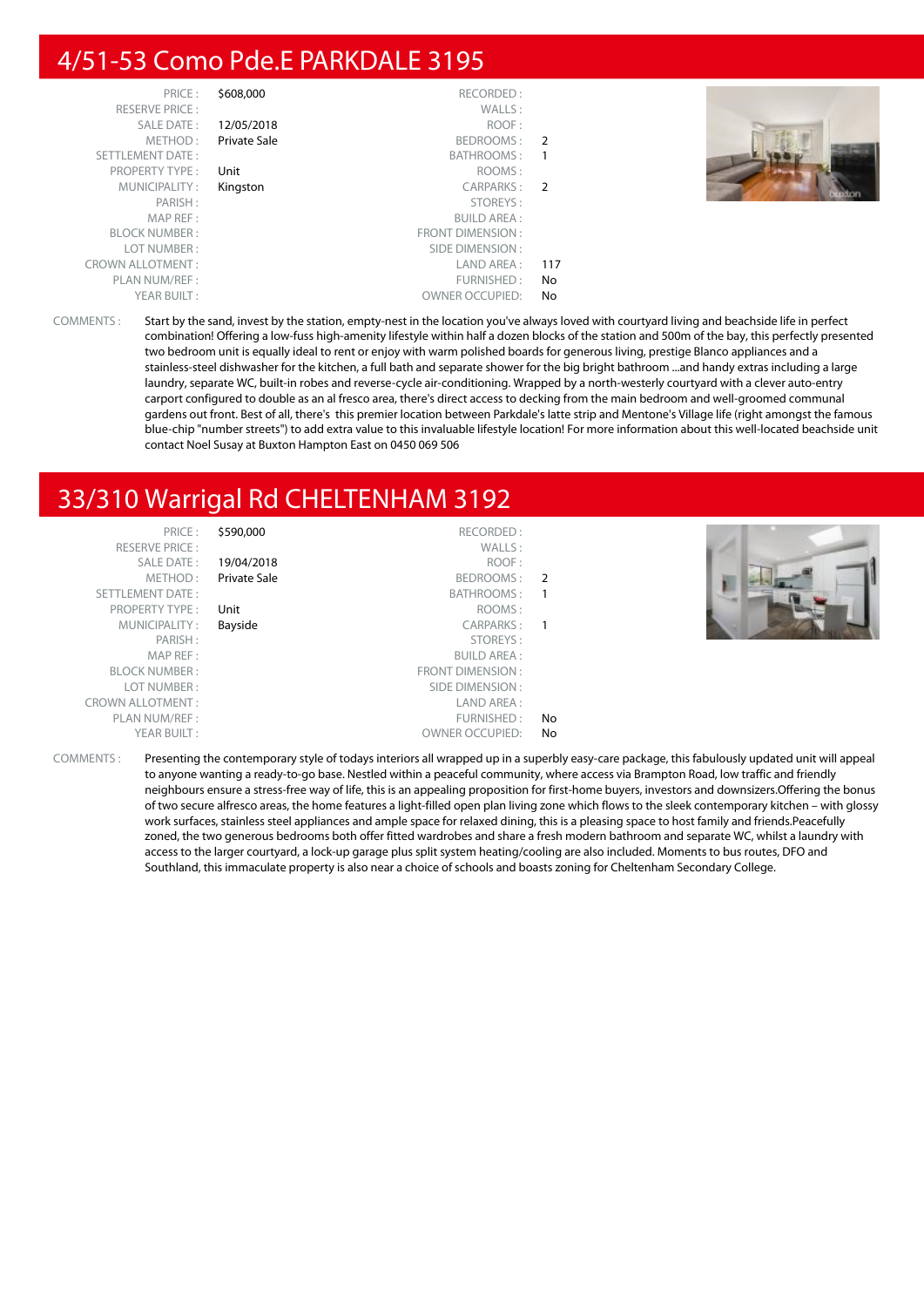#### 8/31-35 Como Pde.E MENTONE 3194

| PRICE:                  | \$590,000    | RECORDED:              |     |  |
|-------------------------|--------------|------------------------|-----|--|
| <b>RESERVE PRICE:</b>   |              | WALLS:                 |     |  |
| SALE DATE:              | 23/03/2018   | ROOF:                  |     |  |
| METHOD:                 | Private Sale | BEDROOMS:              | - 2 |  |
| SETTLEMENT DATE:        |              | BATHROOMS:             | -2  |  |
| <b>PROPERTY TYPE:</b>   | Apartment    | ROOMS:                 |     |  |
| MUNICIPALITY:           | Kingston     | CARPARKS:              |     |  |
| PARISH:                 |              | STOREYS:               |     |  |
| MAP REF:                |              | <b>BUILD AREA:</b>     |     |  |
| <b>BLOCK NUMBER:</b>    |              | FRONT DIMENSION:       |     |  |
| LOT NUMBER:             |              | SIDE DIMENSION :       |     |  |
| <b>CROWN ALLOTMENT:</b> |              | LAND AREA:             |     |  |
| PLAN NUM/REF:           |              | FURNISHED:             | No  |  |
| YEAR BUILT:             |              | <b>OWNER OCCUPIED:</b> | No  |  |
|                         |              |                        |     |  |

COMMENTS : Live on the edge of the bay and secure your place in one of the best beach-side Village-edge developments. Situated within a few blocks of Mentone's transport and shopping precinct, surrounded by schools and just 750 metres approx. from the bay, this cutting-edge ground floor apartment offers up-sized 2 bedrooms, two bathrooms, spacious open plan living with high-end finish including Bosch appliance kitchen, fully-tiled bathrooms, Stone bench-tops, reverse-cycle air-conditioning, private courtyard and video-intercom entry. Enjoy sizeable living, make this accommodating apartment your base by the bay! \*For all enquiries, please contact Mark Blit 0412 512 889

#### 1/30 Latrobe St MENTONE 3194

| \$582,000    | RECORDED:               |     |             |
|--------------|-------------------------|-----|-------------|
|              | WALLS:                  |     |             |
| 24/03/2018   | ROOF:                   |     |             |
| Private Sale |                         |     |             |
|              | BATHROOMS:              |     |             |
| Unit         | ROOMS:                  |     |             |
| Kingston     | CARPARKS:               | - 1 |             |
|              | STOREYS:                |     |             |
| 86 J 4       | <b>BUILD AREA:</b>      |     |             |
|              | <b>FRONT DIMENSION:</b> |     |             |
|              | SIDE DIMENSION :        |     |             |
|              | LAND AREA:              |     |             |
|              | FURNISHED:              | No  |             |
|              | <b>OWNER OCCUPIED:</b>  | No  |             |
|              |                         |     | BEDROOMS: 2 |

COMMENTS : This one has size where it counts! The group is small, the space is generous and the potential is huge! Situated towards at the front of a boutique group, this two bedroom villa unit offers spacious living with polished floorboards. Open plan kitchen with plenty of storage/ Two spacious bedrooms both with BIR and plenty of natural light. With a lock garage and courtyard this property has plenty of potential to add value in a transforming suburb. On the beach side of the Highway just blocks from station and shops, this one will not last long! For more information about this sizeable villa contact Emily Whitehead at Buxton Mentone on 0420 997 276

#### 4/227 Charman Rd CHELTENHAM 3192

| PRICE:<br><b>RESERVE PRICE:</b> | \$580,000           | RECORDED:<br>WALLS:    |     |  |
|---------------------------------|---------------------|------------------------|-----|--|
| SALE DATE:                      | 29/05/2018          | ROOF:                  |     |  |
| METHOD:                         | <b>Private Sale</b> | BEDROOMS: 2            |     |  |
| SETTLEMENT DATE:                |                     | BATHROOMS:             |     |  |
| <b>PROPERTY TYPE:</b>           | Townhouse (Single)  | ROOMS:                 |     |  |
| MUNICIPALITY:                   | Kingston            | CARPARKS:              |     |  |
| PARISH:                         |                     | STOREYS:               |     |  |
| MAP REF:                        |                     | <b>BUILD AREA:</b>     |     |  |
| <b>BLOCK NUMBER:</b>            |                     | FRONT DIMENSION:       |     |  |
| LOT NUMBER:                     |                     | SIDE DIMENSION :       |     |  |
| <b>CROWN ALLOTMENT:</b>         |                     | LAND AREA:             |     |  |
| PLAN NUM/REF:                   |                     | FURNISHED:             | No. |  |
| YEAR BUILT:                     |                     | <b>OWNER OCCUPIED:</b> | No  |  |
|                                 |                     |                        |     |  |

COMMENTS : It doesn't get more convenient than the heart of Cheltenham Village and with a roomy 100m2 approx. of indoor-outdoor living rarely seen in today's new builds plus a vibrant cafe culture, restaurants and the train steps away, this immaculate double-story, 2-bedroom,1.5-bathroom residence offers an easy lifestyle in a high-demand pocket without compromising on space. Comfortable now, with plenty of scope to update and add your own sense of style, enjoy downstairs sun-filled open plan living and dining, a contemporary kitchen with stone bench tops and stainless steel appliances plus direct private courtyard access for easy entertaining. Upstairs are two generous bedrooms both with extensive built-in robes; the master bedroom with a delightful study/reading nook plus neat & tidy central bathroom with combined shower/bath. Features incl. downstairs w/c, laundry, split system heating/cooling throughout and single carport. Superbly positioned adjacent to Cheltenham Primary School, walking distance to Cheltenham Recreation Reserve, park, playground, golf club, minutes to Westfield Southland and moments to the beach.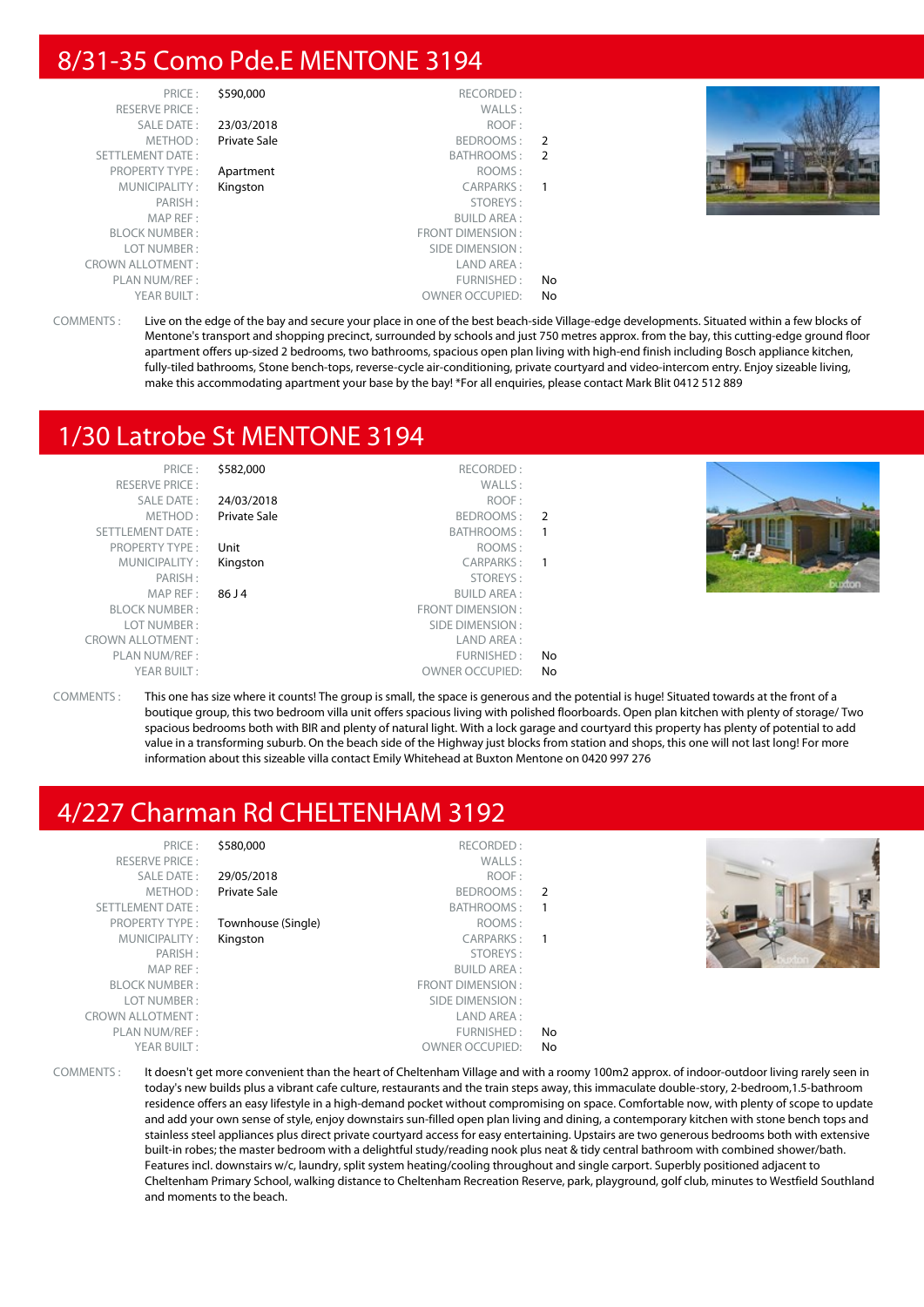#### 8/32 Flinders St MENTONE 3194

CROWN ALLOTMENT : LAND AREA :

#### PRICE : \$575,000 RECORDED :<br>PRICE : WALLS : RESERVE PRICE : WALLS : Brick Veneer SALE DATE : 26/05/2018 ROOF : METHOD: Auction Sale BEDROOMS: 2 SETTLEMENT DATE : SETTLEMENT DATE : SATHROOMS : 1 PROPERTY TYPE : Unit ROOMS : MUNICIPALITY : **Kingston** CARPARKS : 1 PARISH : STOREYS : STOREYS : STOREYS : STOREYS : STOREYS : STOREYS : SUILD AREA : **BUILD AREA:** BLOCK NUMBER : FRONT DIMENSION : SIDE DIMENSION : PLAN NUM/REF : FURNISHED : No PLAN NUM/REF : FURNISHED : No PLAN NUM/REF : COMMER OCCUPIED : No PLAN NUMER OCCUPIED : No PLAN NUMER OCCUPIED : No PLAN NUMER OCCUPIED : No PLAN NUMER OCCUPIED : No PLAN NUMER OCCUPIED : No P OWNER OCCUPIED: No



#### COMMENTS :

#### 1/2-10 Teague Av MENTONE 3194

|     | RECORDED:              | \$555,000    | PRICE:                  |
|-----|------------------------|--------------|-------------------------|
|     | WALLS:                 |              | <b>RESERVE PRICE:</b>   |
|     | ROOF:                  | 01/04/2018   | <b>SALE DATE:</b>       |
|     | BEDROOMS: 2            | Private Sale | METHOD:                 |
|     | BATHROOMS:             | 20/04/2018   | SETTLEMENT DATE:        |
|     | ROOMS: 3               | Apartment    | <b>PROPERTY TYPE:</b>   |
|     | CARPARKS: 2            | Kingston     | MUNICIPALITY:           |
|     | STOREYS:               | Moorabbin    | PARISH:                 |
|     | <b>BUILD AREA:</b>     | 86 K 5       | MAPREF:                 |
|     | FRONT DIMENSION:       |              | <b>BLOCK NUMBER:</b>    |
|     | SIDE DIMENSION :       |              | LOT NUMBER :            |
|     | LAND AREA :            |              | <b>CROWN ALLOTMENT:</b> |
| No. | FURNISHED:             | PS430656     | PLAN NUM/REF :          |
| Yes | <b>OWNER OCCUPIED:</b> |              | YEAR BUILT:             |

COMMENTS : An absolute hidden gem in the heart of bustling Mentone, this stunning two level apartment is peacefully positioned within the exclusive and tightly-held 'Odeon' building. Secluded and secure this gorgeous Art Deco building features only ten stylish apartments - number 1 has been beautifully finished; its open plan living zone on the upper level enjoys tranquil leafy vistas and an abundance of northerly warmth and sunshine. Two striking exposed concrete columns flank the doors to the private terrace, which overlooks the large lush communal garden and barbecue whilst back inside a gourmet kitchen showcases quality appliances and luxe stone benchtops.Both queen-sized bedrooms (BIRs) are located on the lower level, along with a large central bathroom and Euro laundry. Two secure parking spaces and a storage cage are also included in this flawless and rare offering. An urbane paradise in suburban Mentone, the apartment also features heating and projector/movie screen for quiet nights in. Hop on the train to the city, stroll to fabulous restaurants or head down to the beach on the weekend - all are just a heartbeat away.For all enquiries please contact Mark Eddy on 0408198308 Hodges Mentone and Anne Forsyth on 0418337053 Duffy Forsyth & Co.

## 55/310 Warrigal Rd CHELTENHAM 3192

| PRICE:                  | \$541,000                 | RECORDED:               |               |
|-------------------------|---------------------------|-------------------------|---------------|
| <b>RESERVE PRICE:</b>   |                           | WALLS:                  |               |
| SALE DATE:              | 17/03/2018                | ROOF:                   |               |
| METHOD:                 | Sale                      | BEDROOMS:               | $\mathcal{P}$ |
| <b>SETTLEMENT DATE:</b> | 13/04/2018                | BATHROOMS:              |               |
| <b>PROPERTY TYPE:</b>   | Flat/Unit/Apartment (Res) | ROOMS:                  |               |
| MUNICIPALITY:           | Kingston                  | <b>CARPARKS:</b>        |               |
| PARISH:                 | Mordialloc                | STOREYS:                |               |
| MAP REF:                |                           | <b>BUILD AREA:</b>      |               |
| <b>BLOCK NUMBER:</b>    |                           | <b>FRONT DIMENSION:</b> |               |
| LOT NUMBER:             | 55                        | SIDE DIMENSION:         |               |
| CROWN ALLOTMENT:        |                           | LAND AREA:              |               |
| PLAN NUM/REF :          | RP002968                  | FURNISHED:              |               |
| YEAR BUILT:             |                           | <b>OWNER OCCUPIED:</b>  | Yes           |

COMMENTS :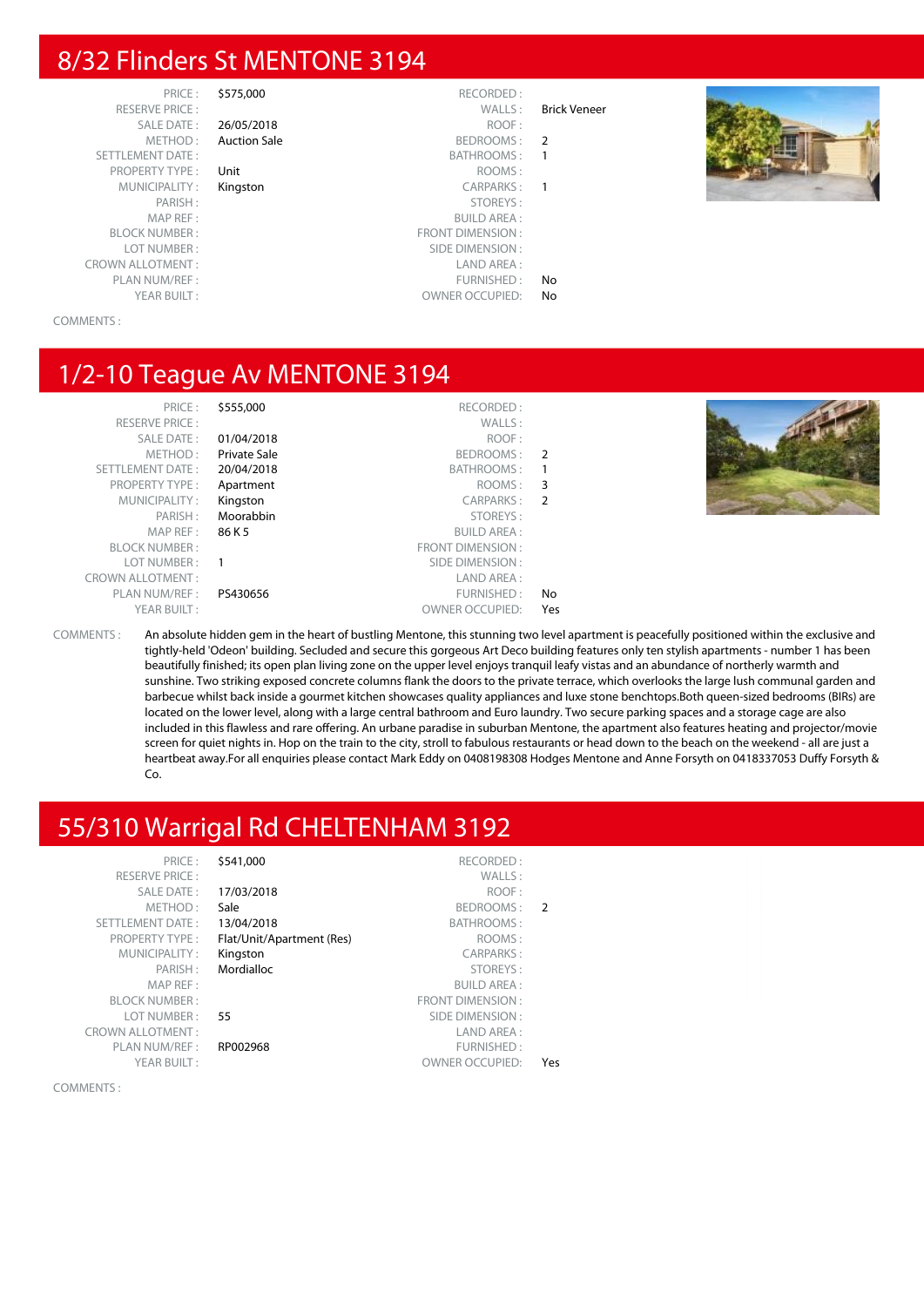#### 6/9 Latrobe St CHELTENHAM 3192

| PRICE:                   | \$520,000                 | RECORDED:               |               |
|--------------------------|---------------------------|-------------------------|---------------|
| <b>RESERVE PRICE:</b>    |                           | WALLS:                  |               |
| <b>SALE DATE:</b>        | 15/03/2018                | ROOF:                   |               |
| METHOD:                  | Sale                      | BEDROOMS:               | $\mathcal{P}$ |
| <b>SETTI EMENT DATE:</b> | 06/04/2018                | BATHROOMS:              |               |
| <b>PROPERTY TYPE:</b>    | Flat/Unit/Apartment (Res) | ROOMS:                  |               |
| MUNICIPALITY:            | Kingston                  | <b>CARPARKS:</b>        |               |
| PARISH:                  | Moorabbin                 | STOREYS:                |               |
| MAP REF:                 | 86 H 3                    | <b>BUILD AREA:</b>      |               |
| <b>BLOCK NUMBER:</b>     |                           | <b>FRONT DIMENSION:</b> |               |
| LOT NUMBER:              | 6                         | SIDE DIMENSION:         |               |
| <b>CROWN ALLOTMENT:</b>  |                           | LAND AREA:              |               |
| PLAN NUM/REF :           | RP003860                  | FURNISHED:              |               |
| YEAR BUILT:              |                           | <b>OWNER OCCUPIED:</b>  | No            |
|                          |                           |                         |               |

COMMENTS :

#### 9/287 Warrigal Rd CHELTENHAM 3192

RESERVE PRICE : WALLS : Brick Veneer SETTLEMENT DATE : SETTLEMENT DATE : SATHROOMS : 1 PROPERTY TYPE : Unit the state of the company of the ROOMS :<br>MUNICIPALITY : **Bayside** the company of the carparks : MUNICIPALITY : **Bayside CARPARKS** : 1 PARISH : STOREYS : STOREYS : STOREYS : STOREYS : STOREYS : STOREYS : STOREYS : SUILD AREA : BLOCK NUMBER : FRONT DIMENSION : CROWN ALLOTMENT : LAND AREA : PLAN NUM/REF :  $\blacksquare$ YEAR BUILT :  $OWNER$  OWNER OCCUPIED: No

PRICE : \$510,000 RECORDED :

**78 C 12** BUILD AREA :

LOT NUMBER : SIDE DIMENSION :

SALE DATE : **12/05/2018** ROOF :<br>METHOD : **Auction Sale** METHOD : **Auction Sale** Auction Sale **BEDROOMS** : 2

#### COMMENTS :

## 32/310 Warrigal Rd CHELTENHAM 3192

RESERVE PRICE : CROWN ALLOTMENT : LAND AREA : PLAN NUM/REF : FURNISHED : No

PRICE : \$490,000 RECORDED :<br>PRICE : WALLS : SALE DATE : 26/03/2018 ROOF : METHOD : **Private Sale BEDROOMS** : 2 SETTLEMENT DATE : SETTLEMENT DATE : SATHROOMS : 1 PROPERTY TYPE : Unit the state of the company of the ROOMS :<br>MUNICIPALITY : **Bayside Example 19 CARPARKS** : MUNICIPALITY : **Bayside CARPARKS** : 1 PARISH : STOREYS : STOREYS : STOREYS : STOREYS : STOREYS : STOREYS : STOREYS : STOREYS : STORE : STORE : STORE MAP REF :<br>BLOCK NUMBER · CONTINUES IN OCK NUMBER · CONTINUES IN THE RONT DIMENSION ·



OWNER OCCUPIED: No



COMMENTS : Peacefully tucked away within the Warrabar Estate, where low traffic and a sense of community ensure a relaxed way of life, this original two-bedroom unit presents a promising opportunity for first home buyers and investors. Well maintained through the years, there is enormous potential to easily add value with some simple contemporary enhancements.The foundations are there - a light-filled living room enjoys alfresco access to a front patio, whilst the dining area is easily accessed from the practical kitchen.Both of the bedrooms are well proportioned, the main room benefiting from built-in robes, the second room enjoying private outlooks to a second sunny courtyard. Including a bright and spacious bathroom plus separate WC and laundry with external access, this promising package also includes the bonus of solar panels, split system heating/cooling plus alarm and lock-up garage.Close to both DFO and Southland, and moments to bus routes, the peaceful property is also within the sought-after zone for Cheltenham Secondary College.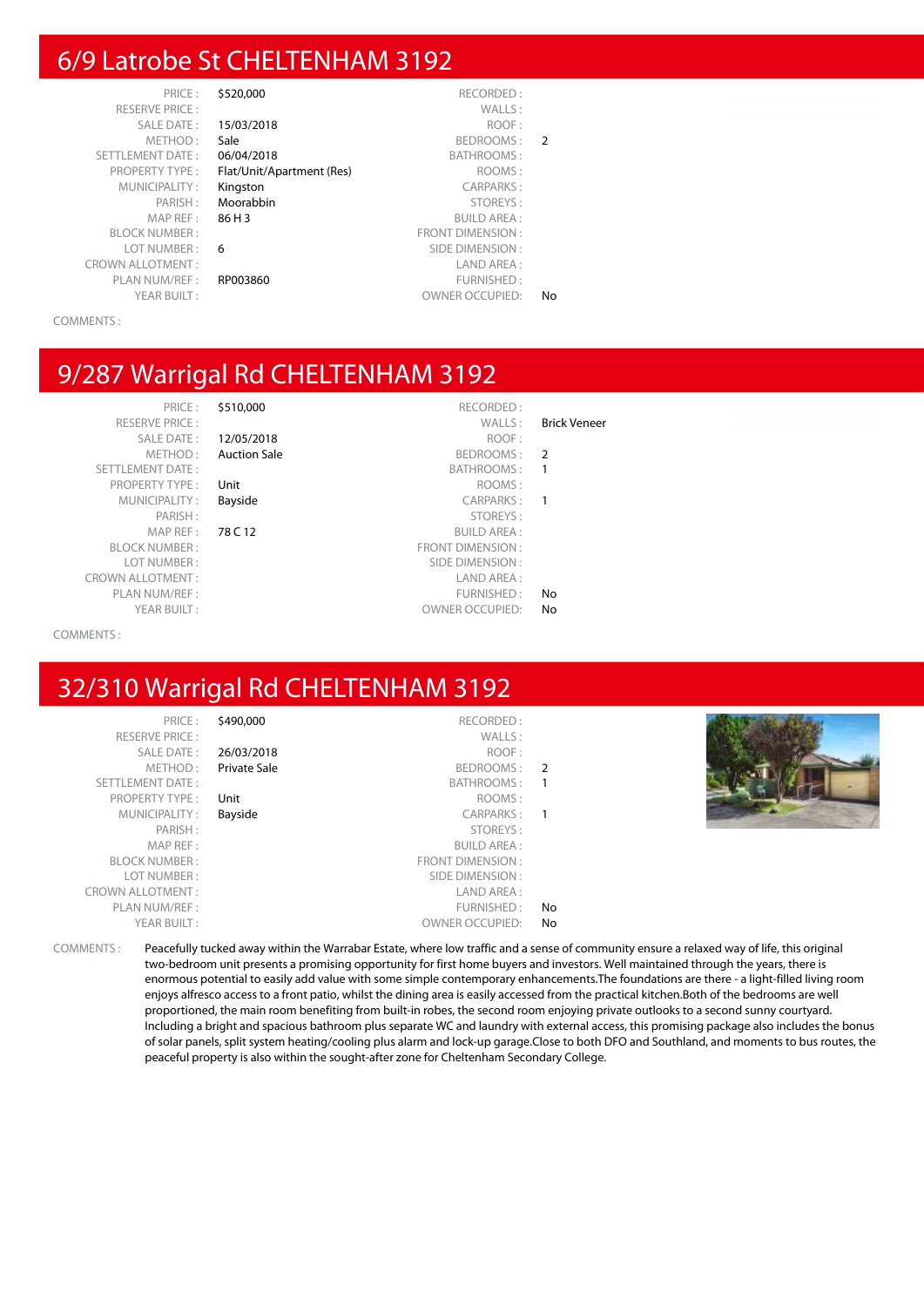#### 17/3-5 Alvena St MENTONE 3194

|               | \$462,000<br>RECORDED:       | PRICE:                  |
|---------------|------------------------------|-------------------------|
|               | WALLS:                       | <b>RESERVE PRICE:</b>   |
|               | 10/05/2018<br>ROOF:          | <b>SALE DATE:</b>       |
| $\mathcal{P}$ | Private Sale<br>BEDROOMS:    | METHOD:                 |
| 2             | BATHROOMS:                   | <b>SETTLEMENT DATE:</b> |
|               | ROOMS:<br>Apartment          | <b>PROPERTY TYPE:</b>   |
|               | <b>CARPARKS:</b><br>Kingston | MUNICIPALITY:           |
|               | STOREYS:                     | PARISH:                 |
|               | <b>BUILD AREA:</b>           | MAP REF:                |
|               | FRONT DIMENSION:             | <b>BLOCK NUMBER:</b>    |
|               | SIDE DIMENSION:              | LOT NUMBER:             |
|               | LAND AREA:                   | <b>CROWN ALLOTMENT:</b> |
| No            | FURNISHED:                   | PLAN NUM/REF:           |
| No            | <b>OWNER OCCUPIED:</b>       | YEAR BUILT:             |



COMMENTS : Brand spanking new, this spacious and beautifully-appointed 2-bedroom apartment provides the perfect base for a carefree lifestyle. Just a leisurely stroll to the attractions of Mentone village, along with the train station for an easy workday commute, hassle-free living doesn't get much better than this!Located on the first floor and enjoying an abundance of natural sunlight, the apartment features a welcoming living and dining area which extends outdoors to a private and sunny terrace. A sleek ebony stone kitchen with premium appliances, including Ilve oven and cooktop, is the perfect spot to cook up a storm for loved ones.On-trend timber floors flow to the two double sized bedrooms; The first boasts a luxe ensuite whilst the second is serviced by a stylish, centrally positioned bathroom. They both benefit from built-in storage.With the peace of mind of secure video intercom entry, this stress-free offering also includes Euro laundry, split system heating/cooling, basement parking and storage cage.For all enquiries please contact Pandelis Plousi on 0409 553 929 Hodges Mentone.

CARPARKS :

OWNER OCCUPIED: No

#### 804/6 Railway Rd CHELTENHAM 3192

RESERVE PRICE : SALE DATE: SETTLEMENT DATE: PROPERTY TYPE : MUNICIPALITY: MAP REF : BLOCK NUMBER: LOT NUMBER : CROWN ALLOTMENT: PLAN NUM/REF :

| PRICE:               | \$460,000                 | RECORDED:               |               |
|----------------------|---------------------------|-------------------------|---------------|
| <b>SERVE PRICE :</b> |                           | WALLS:                  |               |
| SALE DATE:           | 10/04/2018                | ROOF:                   |               |
| METHOD:              | Sale                      | BEDROOMS:               | $\mathcal{P}$ |
| MENT DATE:           |                           | BATHROOMS:              |               |
| PERTY TYPE:          | Flat/Unit/Apartment (Res) | ROOMS:                  |               |
| JNICIPALITY:         | Kingston                  | <b>CARPARKS:</b>        |               |
| PARISH:              | Moorabbin                 | STOREYS:                |               |
| MAP REF:             | 86 J 2                    | <b>BUILD AREA:</b>      |               |
| CK NUMBER :          |                           | <b>FRONT DIMENSION:</b> |               |
| OT NUMBER :          | 804                       | SIDE DIMENSION:         |               |
| ALLOTMENT:           |                           | LAND AREA:              |               |
| N NUM/REF :          | PS720147                  | FURNISHED:              |               |
| YEAR BUILT:          |                           | <b>OWNER OCCUPIED:</b>  | No            |

COMMENTS :

#### 5/76 Collins St MENTONE 3194

| PRIU F                  |  |
|-------------------------|--|
| RFSFRVF PRICF:          |  |
| SAI F DATF:             |  |
| MFTHOD:                 |  |
| <b>SETTLEMENT DATE:</b> |  |
| <b>PROPERTY TYPE:</b>   |  |
| MUNICIPALITY:           |  |
| PARISH:                 |  |
| MAP RFF:                |  |
| <b>BI OCK NUMBER :</b>  |  |
| I OT NUMBER :           |  |
| $\cap$ ROWN ALLOTMENT : |  |
| PLAN NUM/REF :          |  |
| YFAR BUILT:             |  |
|                         |  |

PRICE : \$440,600 RECORDED :<br>PRICE : WALLS : RESERVE PRICE : WALLS : SALE DATE : 23/03/2018 ROOF : BEDROOMS: **16/04/2018** BATHROOMS : Apartment ROOMS : ROOMS :<br>
Ringston CARPARKS : Moorabbin STOREYS : 86 K 5 BUILD AREA : FRONT DIMENSION : SIDE DIMENSION : CROWN ALLOTMENT :  $\begin{array}{ccc} \textsf{LRND} & \textsf{AREA} : \\ \textsf{PLAN NUM/REF} : & \textsf{PS816435} \end{array}$ FURNISHED :

COMMENTS :